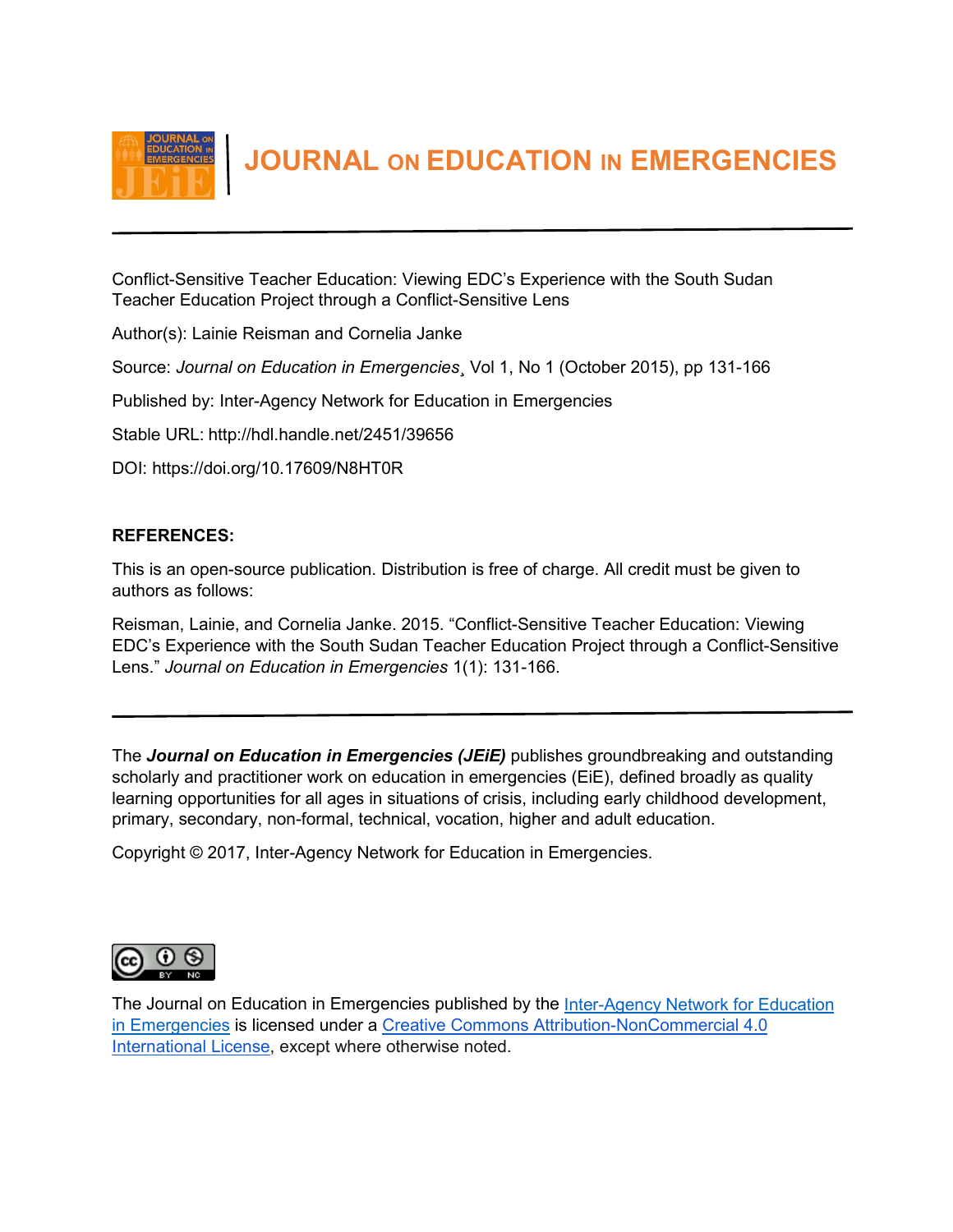# CONFLICT-SENSITIVE TEACHER EDUCATION: VIEWING EDC'S EXPERIENCE WITH THE SOUTH SUDAN TEACHER EDUCATION PROJECT THROUGH A CONFLICT-SENSITIVE LENS

## **Lainie Reisman and Cornelia Janke**

*Using the USAID-funded South Sudan Teacher Education Project (SSTEP) as a case study, this paper examines the emerging guidance on the conflict-sensitive design and implementation of teacher education policy and programming in conflict*affected environments. We refer in particular to the guidelines and conceptual *frameworks provided by the Inter-Agency Network for Education in Emergencies (INEE) in its 2013 "INEE Guidance Note on Conflict Sensitive Education (CSE)" and "Minimum Standards for Education," which were contextualized specifically for South Sudan. These works provide a conflict-sensitive lens through which to view the SSTEP design and implementation.* 

*It is important to note that this is a retroactive analysis. SSTEP, which was implemented by Massachusetts-based Education Development Center from 2011 to 2014, was designed and largely implemented before the INEE published its CSE guidance documents. This perspective allows us to review how events actually unfolded, and to speculate whether and how they might have been different had the CSE teacher training guidance been applied. More specifically, it allows us to consider what the outcome might have been had a full and robust conflict analysis been undertaken before initiating SSTEP. This paper is intended primarily for policy makers, practitioners, program designers, and researchers who are working to improve education in fragile and conflict-affected environments.* 

Received October 14, 2014; revised June 3, 2015; accepted June 29, 2015; electronically published October 2015.

*Journal on Education in Emergencies,* Vol. 1, No. 1. Copyright © 2015 by the Inter-Agency Network for Education in Emergencies (INEE). ISBN: 978-1-4951-4601-5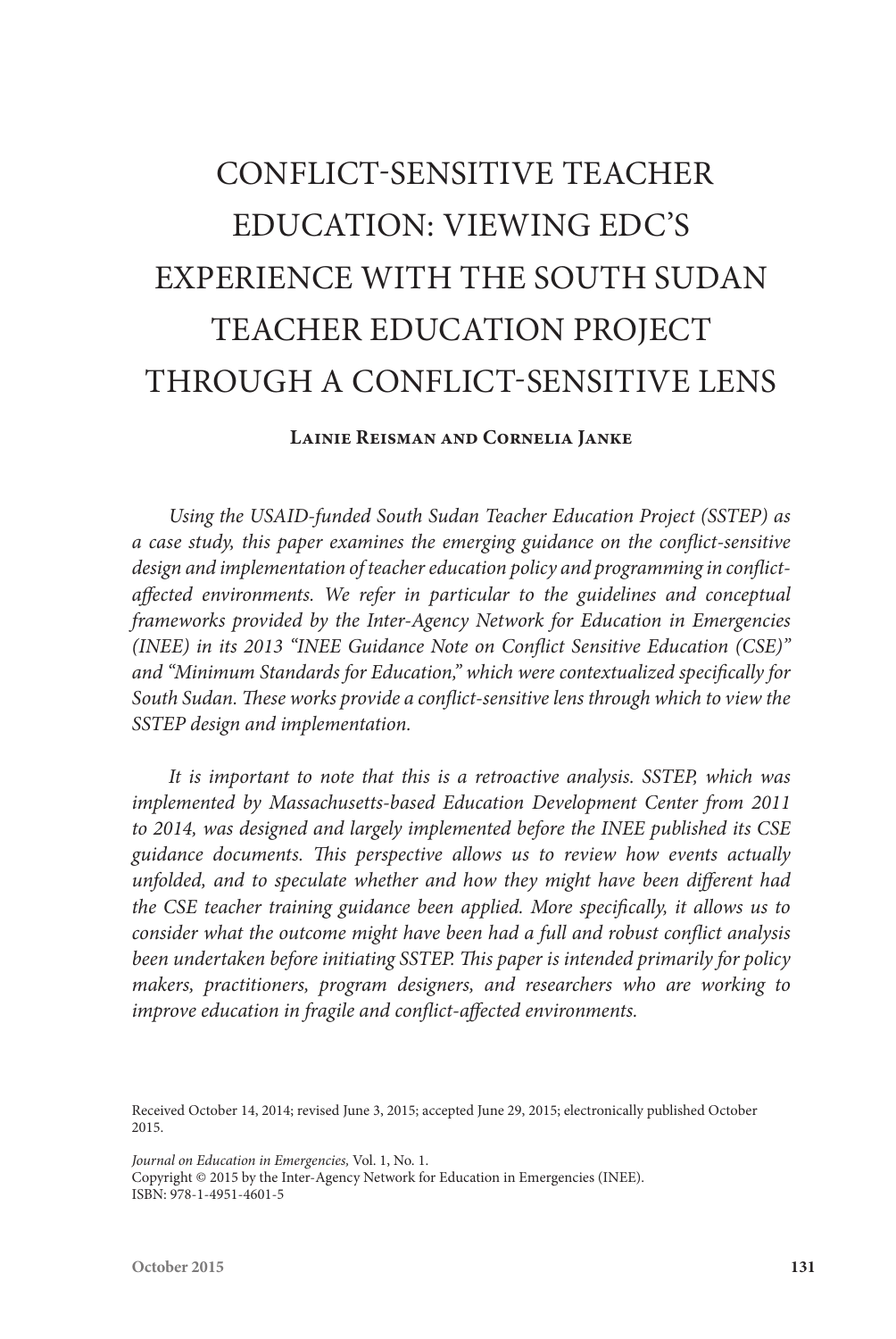# **INTRODUCTION**

Using the USAID-funded South Sudan Teacher Education Project (SSTEP) as a case study, this paper examines the emerging guidance on the conflict-sensitive design and implementation of teacher education policy and programming in conflict-affected environments. We refer in particular to the guidelines and conceptual frameworks provided by the Inter-Agency Network for Education in Emergencies (INEE) in its 2013 "INEE Guidance Note on Conflict Sensitive Education (CSE)" and "Minimum Standards for Education," which were contextualized specifically for South Sudan. These works provide a conflictsensitive lens through which to view the SSTEP design and implementation. In reviewing recommended conflict-sensitive strategies from the perspective of a teacher education project that was, at that time operating within a "conflict recovery" environment, we highlight the following:

- The ways the initial program design can affect the applicability of recommended conflict-sensitive education strategies
- The roles that decisions by donors, implementing partners, and ministries play in facilitating, or undermining, the application of recommended conflict-sensitive teacher education strategies
- The extent to which the recommended conflict-sensitive strategies are realistic and effective when applied to existing dynamics

It is important to note that this is a retroactive analysis. SSTEP, which was implemented by Massachusetts-based Education Development Center (EDC) from 2011 to 2014, was designed and largely implemented before the INEE published its CSE guidance documents. This perspective allows us to review how events actually unfolded, and to speculate whether and how they might have been different had the CSE teacher training guidance been applied. More specifically, it allows us to consider what the outcome might have been had a full and robust conflict analysis been undertaken before initiating SSTEP. This paper is intended primarily for policy makers, practitioners, program designers, and researchers who are working to improve education in fragile and conflict-affected environments.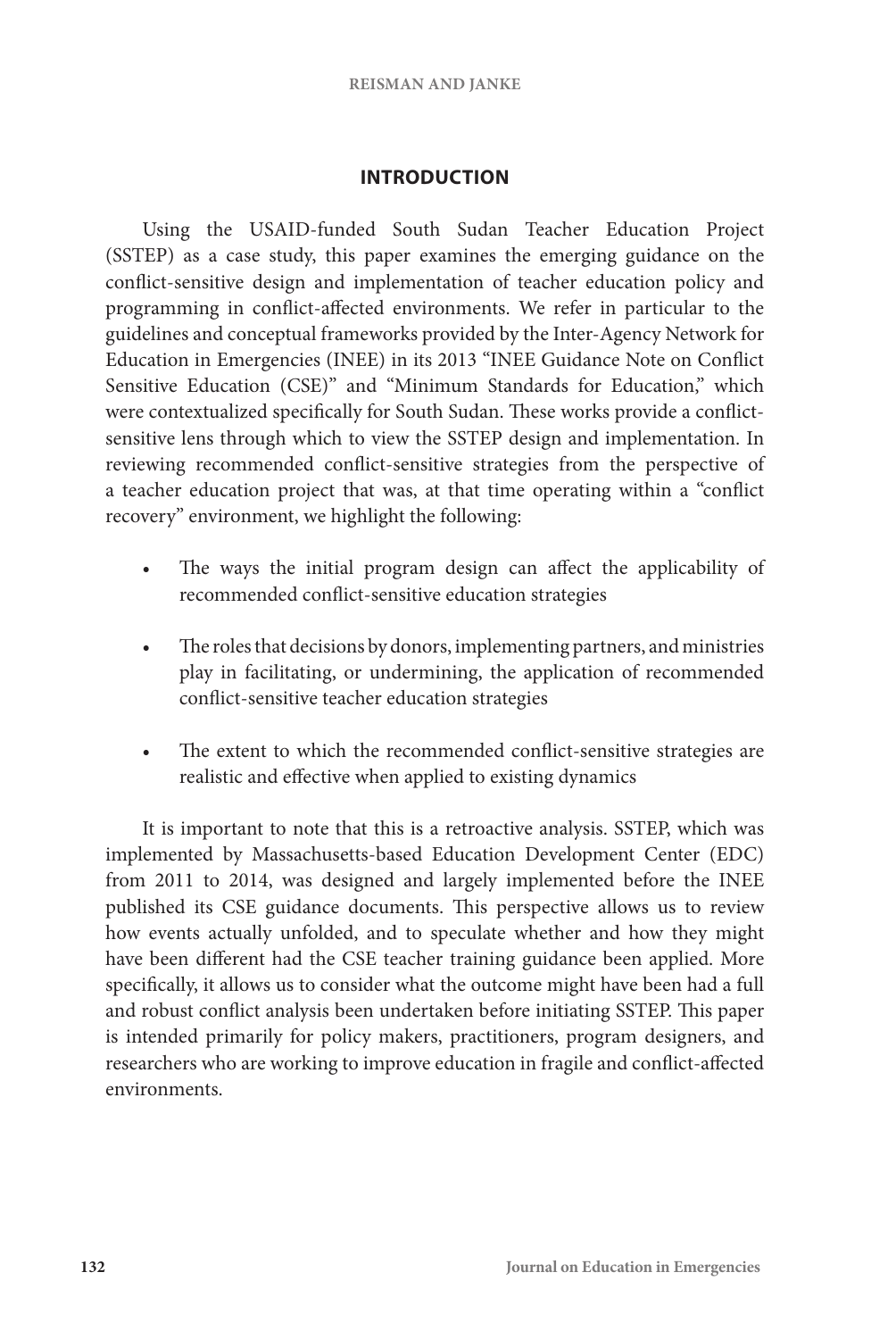## **BACKGROUND**

South Sudan is a nation seriously affected by ongoing conflict, both with the North and among the South Sudanese themselves. The Republic of Sudan's recent history has been dominated by two civil wars, from 1955 to 1972 and 1983 to 2005, and culminating in South Sudan's independence in 2011. The conflict is rooted in an identity clash between the mostly Arabic-speaking and Muslim North and the mostly English-speaking and Christian sub-Saharan South, and in the South's struggle to gain equal access to mineral resources, political influence, and government services. This longstanding conflict has created formidable obstacles to South Sudan's ability to develop critical governance, economic and social institutions, and infrastructure.

In January 2005, southern Sudan, represented by the Sudan People's Liberation Army (SPLA), signed a Comprehensive Peace Agreement (CPA) with Sudan that granted the South regional autonomy and guaranteed its representation in a national power-sharing government. After the CPA was signed, southern Sudan's government institutions began to focus on developing their human and administrative capacities; however, after five decades of civil conflict, virtually no governance systems existed. The dual tasks of institution-building and basic service delivery required massive resources (time, human, financial); the limited resources at hand were doled out carefully, with political and security considerations taking precedence. Support from neighboring countries (Sudan in the north, Kenya and Uganda in the east) and international donors did allow South Sudan to develop some institutions and limited service delivery, but such support was not sufficient to meet the extensive needs of the education sector and other social sectors.

In January 2011, in a formal referendum on independence, 99 percent of southern Sudanese voted to split from Sudan, and the Republic of South Sudan (RSS) has been recognized since then as an independent nation. Nevertheless, the country remains embroiled in internal conflict and in ongoing disputes with Sudan over border areas, oil, and citizenship issues. In 2011, oil disputes with Sudan led the Government of the Republic of South Sudan (GOSS) to shut down its oil wells, which had provided around 98 percent of the nation's revenues. This severely constrained cash flow to the GOSS and resulted in drastic austerity measures, that severely limited funding for social services, including education. It took more than a year to get oil revenues back on track, and even then, most were diverted to pay for security. Oil disputes between Sudan and RSS are ongoing, and they threaten both nations' political and economic stability (DfID 2013).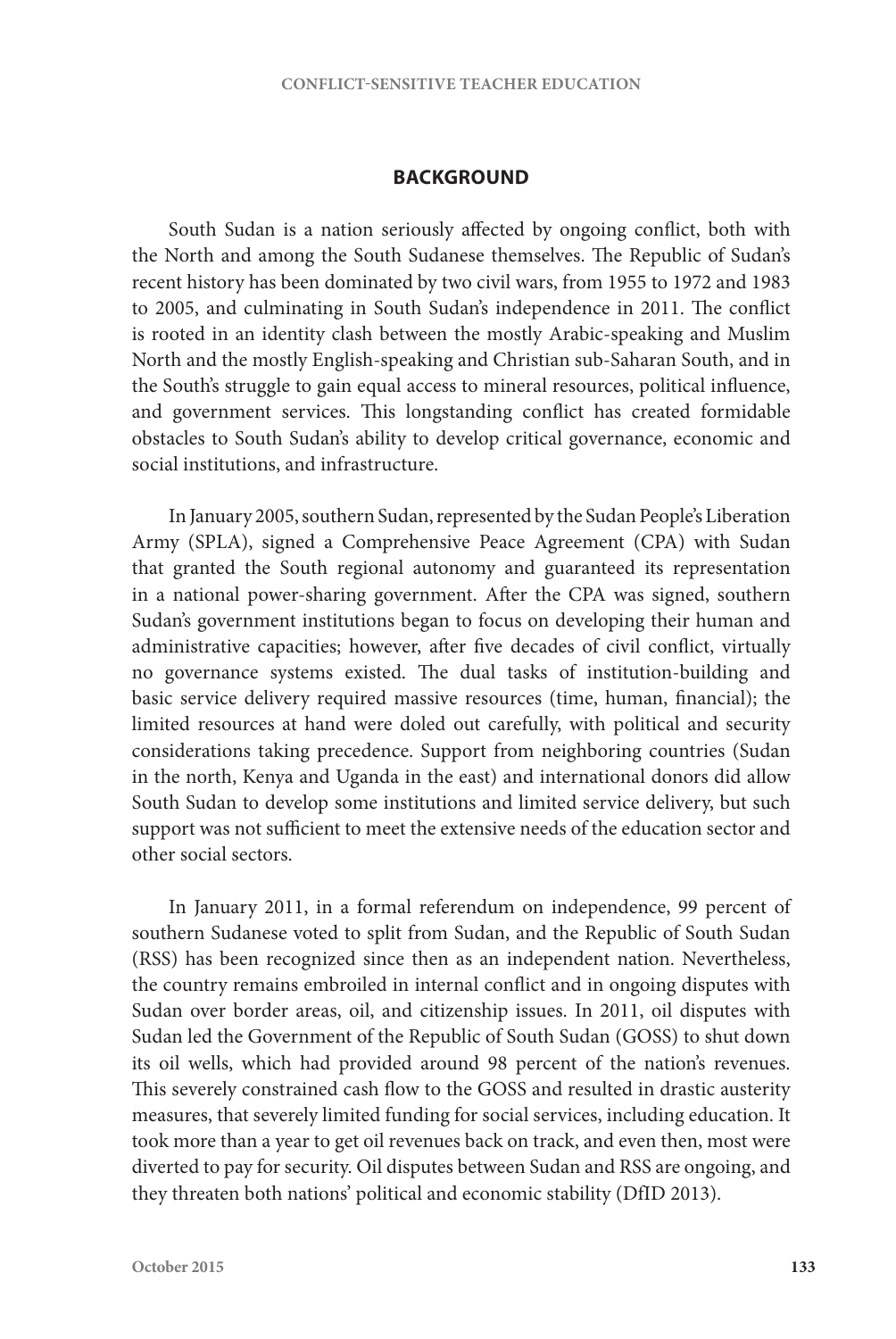New challenges arose in December 2013, when a "clash of political egos" between GOSS president Salva Kiir, who belongs to the Dinka ethnic group, and his vice president, Riek Machar, who belongs to the Nuer group, sparked an ethnic conflict that resulted in thousands of deaths. The hostilities between the Dinka and the Nuer (which also involve other smaller tribes) are based on longstanding grievances and cultural divides, including ethnic violence during the two civil wars. What seems to have begun as a political confrontation between Kiir and Machar quickly deteriorated into an ethnic conflict that reflected the deep divides within South Sudanese society. The root causes of this current conflict echo those that fueled the past 50 years of unrest: ethnic and cultural tensions, exclusion from decision making, unequal distribution of wealth and resources, and the normalization of violence.

South Sudan will remain among the least-developed nations in the world for the foreseeable future. Its average per-capita GDP as of 2013 was \$1,081, and the World Bank estimated that the current conflict would result in a loss of up to 15 percent of potential GDP in 2014. Moreover, an estimated 15 of every 100 children will die before their fifth birthday, mostly from preventable diseases, and 73 percent of South Sudan's population is illiterate (World Bank 2015).

## **Education Status**

**Educational context, pre-comprehensive peace agreement.** Between 1989 and 2005, most of the international assistance provided in southern Sudan's war zone was coordinated through Operation Lifeline Sudan (OLS), a consortium of UN agencies and 35 NGOs. Made possible by an agreement negotiated between the UN, the government of Sudan, and the SPLA, OLS was organized to address the combined effects of famine and long-term conflict by providing food and humanitarian aid. Throughout this period, OLS also gradually increased its support for education. By 2002, 14 OLS NGO partners were supporting 1,486 schools, while an additional 23 local NGOs provided education without OLS support, bringing the estimated number of functioning schools to between 1,600 and 1,700, meant to serve a primary school-aged population of approximately 1.4 million (UNICEF 2003; IRIN n.d.).

Most schools not supported by OLS were run either by the Catholic Church, relatively successfully, or by local NGOs and community-based organizations, with little monitoring or support from international agencies. The instruction offered in these schools depended on their location. Schools in the states of Juba, Wau, and Malakal were controlled by the North; as a result, instruction was in Arabic,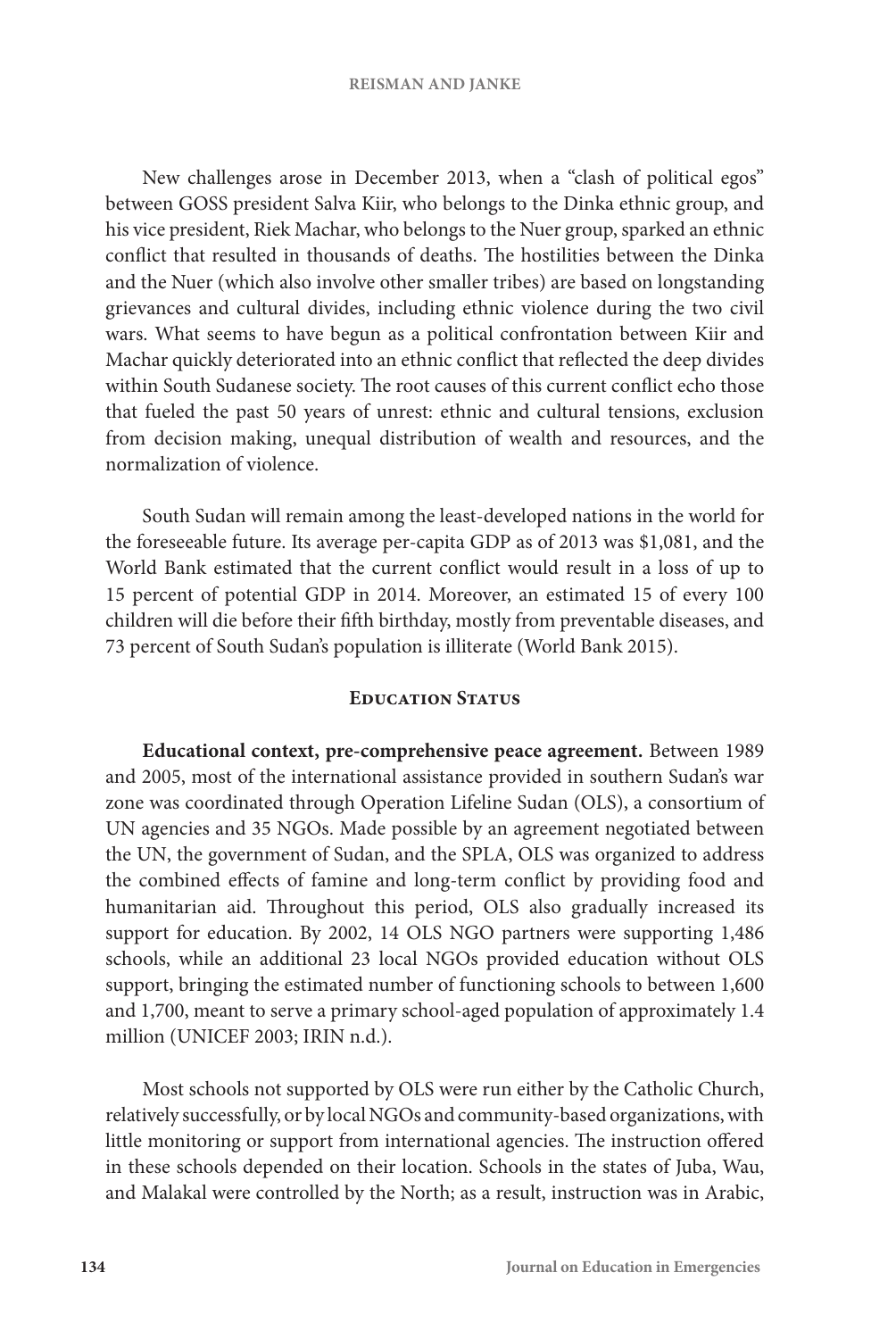known locally as the "Arabic pattern." Schools in many of the southern rural areas were controlled by the SPLA, and thus followed a missionary-influenced Englishlanguage pattern. Meanwhile, in disputed states such as Southern Kordofan, Blue Nile, and Abyei, schools depended on whatever instruction was available and acceptable to those providing the education. The nature of instruction also depended on the school's distance from active conflict zones at the front lines or near a border. Those in such locations often used a combined approach, such as the Sudanese national curriculum taught in either Arabic or English; the SPLA curriculum taught in English, Ugandan, or Kenyan; a curriculum from a neighboring country taught in English; or they simply had no coherent curriculum (UNICEF 2007, 78).

An education baseline study conducted by USAID in mid-2003 across a representative sample of primary schools in southern Sudan's four regions (West Equatoria, East Equatoria, Bahr El Ghazal, and Upper Nile) offers useful benchmarking data for that period. Against a backdrop of gross primary school enrollment of 25 percent, the study found that 70 percent of all enrollees sampled attended primary grades 1 through 4 (10 percent of those enrolled in each grade were repeaters), while only 30 percent attended primary grades 5 through 8. Of every 100 children enrolled in first grade, only 50 made it to grade 4, and only 31 percent continued to grade 7. Meanwhile, 59 percent of children in grade 3 tested at the mean or above in reading; 36 percent did so in numeracy.

Nationwide, boys represented 70 percent of enrollees, and the gender gap in the sampled regions ranged from 28 percentage points difference to 72 percentage points difference, with boys always overrepresented. Focus group discussions revealed different challenges for male versus female enrollment. The most common factors discouraging boys from enrolling in school included poverty, insecurity, and their involvement in cattle-rearing; the factors for girls included poverty, early marriage, the workload at home, and pregnancy. In 2003, fewer than 20 secondary schools existed in southern Sudan. Most of them went only through primary grades 7 or 8, used Ugandan or Kenyan curricula and teachers, and allowed students with the means to travel to sit for exams and continue their education in those countries (CARE 2003, 28).

**Educational context, CPA-present.** Primary school enrollments in southern Sudan approximately doubled between 2000 and 2005, from 0.3 million to 0.7 million. Despite this progress, the gross primary enrollment was still at only 60 percent by 2005, lower than in most other countries in the region. Moreover, only 66 percent of each primary grade 1 class reached grade 5, and only 22 percent of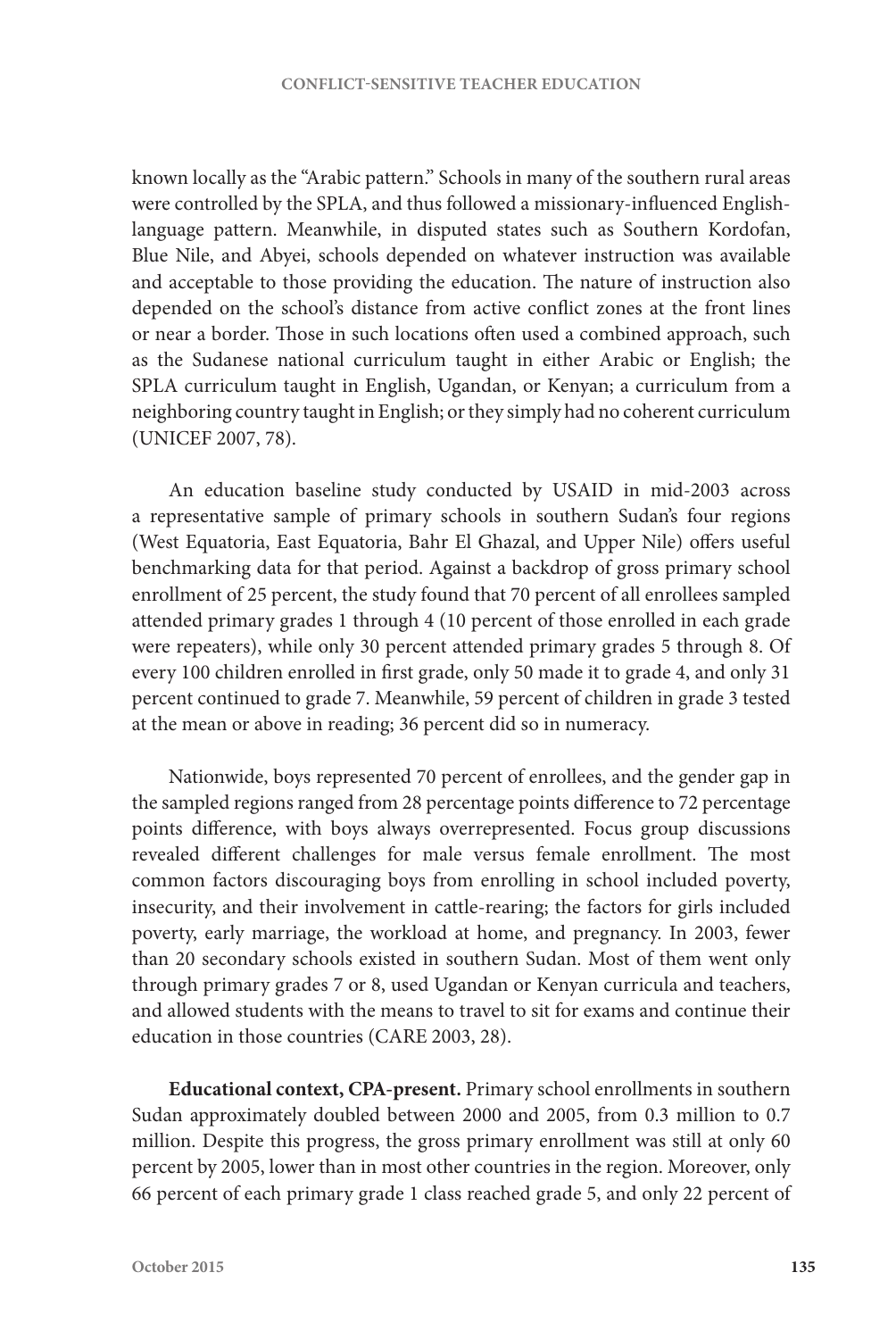#### **REISMAN AND JANKE**

youth aged 15 to 24 could read and write. Southern Sudan also had the world's lowest ratio of girls to boys enrolled in primary school: three times as many boys as girls attended school, and the literacy rate of females ages 15 to 24 was only 15 percent (World Bank 2012, 19).

The CPA brought hope that hostilities would soon cease, creating a more promising environment for education. Donors increased their support for education, and thousands of individuals displaced by the war began to return. For these reasons, access to education improved dramatically by 2009, with 3,400 primary schools and 196 secondary schools in operation. Total primary school enrollments had risen to 1.4 million, representing a 51 percentage point increase in the enrollment rate from 2000, to 72 percent.

However, the primary school completion rate was 26 percent, the average pupil-to-classroom ratio was 129:1, and there was one textbook available for every four pupils. Many children were still out of school, and over-age students made up 85 percent of all primary school enrollees (World Bank 2012, 25; DFID 2012b, 6). Four years later, in 2013, more than 70 percent of adults in South Sudan were still unable to read and write, and 90 percent of primary school students dropped out before completing grade 8. Fifty-eight percent of primary schoolage children were out of school, and over-age students made up 87 percent of all primary school enrollees. In 2013, the net primary school enrollment rate was 42 percent (South Sudan 2013). These disappointing statistics obscure the fact that South Sudan's National Education Ministry, with support from the international education community, had worked hard for more than a decade to improve education. When civil conflict erupted again in 2013, the ministry had made slow but steady gains in education policy, systems, and capacity development at the central and state levels.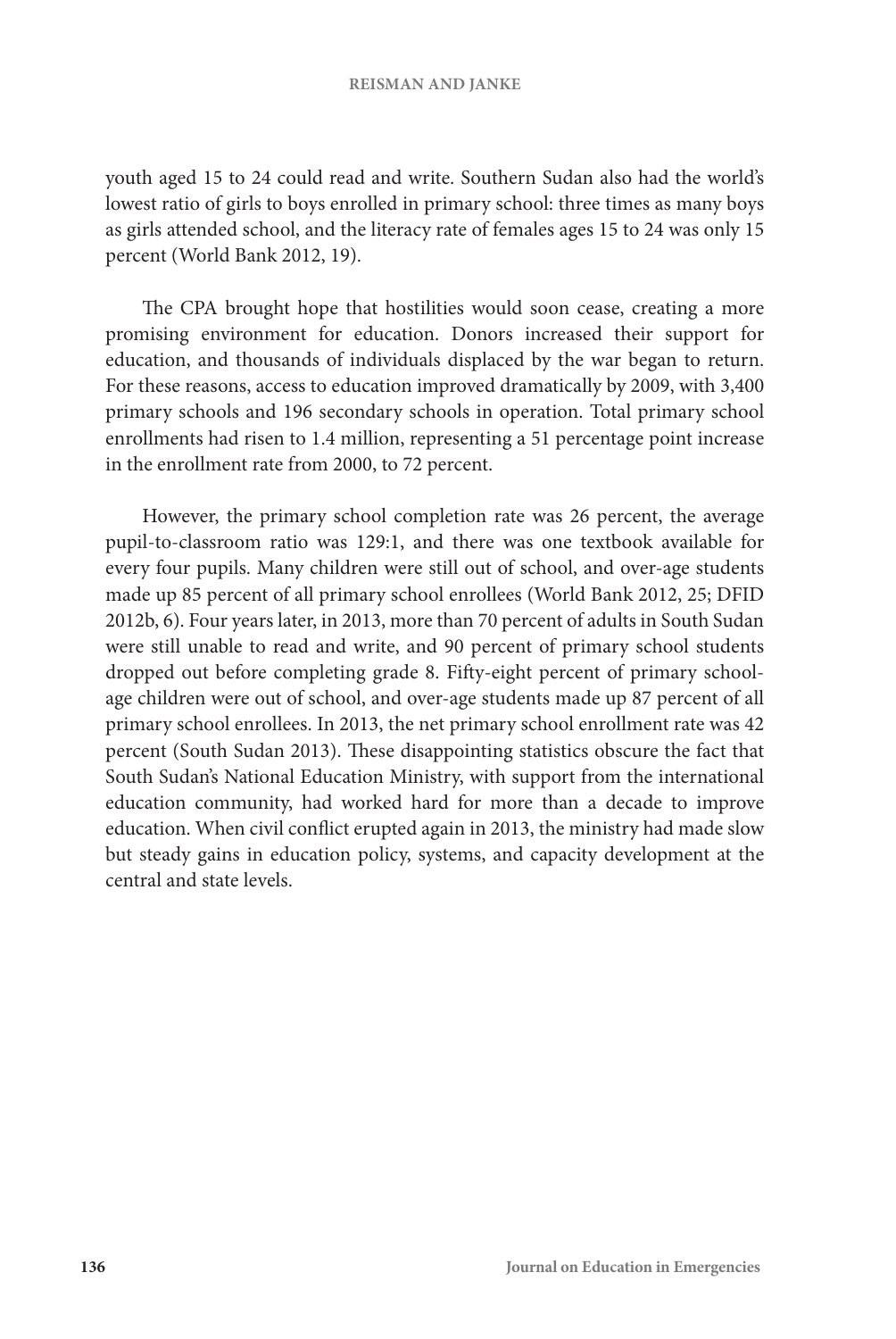| Total pupils enrolled in primary school                         | 1,311,467                                                                                                                                        |
|-----------------------------------------------------------------|--------------------------------------------------------------------------------------------------------------------------------------------------|
| Gross primary school enrollment rate                            | 61.9% (boys: 71.7.4%; girls: 50.9%)                                                                                                              |
| Net primary school enrollment rate                              | 41.5% (boys: 47.1%; girls: 35.4%)                                                                                                                |
| Percentage of over-age pupils                                   | 87.3% (boys: 87.7%; girls 86.7%)                                                                                                                 |
| Net primary grade 1 intake rate for six-<br>year-olds           | 11.9%                                                                                                                                            |
| <b>Enrollment in the Alternative Education</b><br><b>System</b> | 208,570 (57.1% male; 42.9% female)<br>88.8% age 16 and over<br>84.2% enrolled in Accelerated Learning<br>Program                                 |
| Primary school teachers                                         | 27,709 (male 87.4%; female 12.6%)                                                                                                                |
| Primary school teacher status and<br>qualifications             | Paid 72.2%; unpaid: 25.8%<br>Completed primary: 34%<br>Completed secondary: 61.9%<br>Completed university: 4%<br>Trained: 39.8%; untrained 59.9% |

*Table 1:* Basic Education Indicators, South Sudan, 2013

*Source:* Government of the Republic of South Sudan (2014)

|  |  |  |  |  | Table 2: Average Growth in Student Enrollments, by Level, 2000-2013 |
|--|--|--|--|--|---------------------------------------------------------------------|
|--|--|--|--|--|---------------------------------------------------------------------|

|                                      |                  |        |                             |       |         | Average Annual Enrollment Growth (%) |         |         |
|--------------------------------------|------------------|--------|-----------------------------|-------|---------|--------------------------------------|---------|---------|
| Level                                | 2000             | 2005   | 2009                        | 2013  | 2000-05 | 2005-09                              | 2000-09 | 2009-13 |
| Primary<br>Education                 | 331,000          |        | 669,000 1,380,580 1,311,467 |       | 15      | 20                                   | 17      | $-5$    |
| Secondary<br><b>Education</b>        | 7,740            | 17,465 | 44,027                      | 46567 | 18      | 26                                   | 21      | 5.45    |
| Higher<br>Education                  | 15,102<br>(2002) |        | 23,968                      |       |         |                                      |         |         |
| <b>Vocational</b><br><b>Training</b> | 724              |        | 2,760                       |       |         |                                      |         |         |

*Source:* World Bank (2012); Government of the Republic of South Sudan (2014)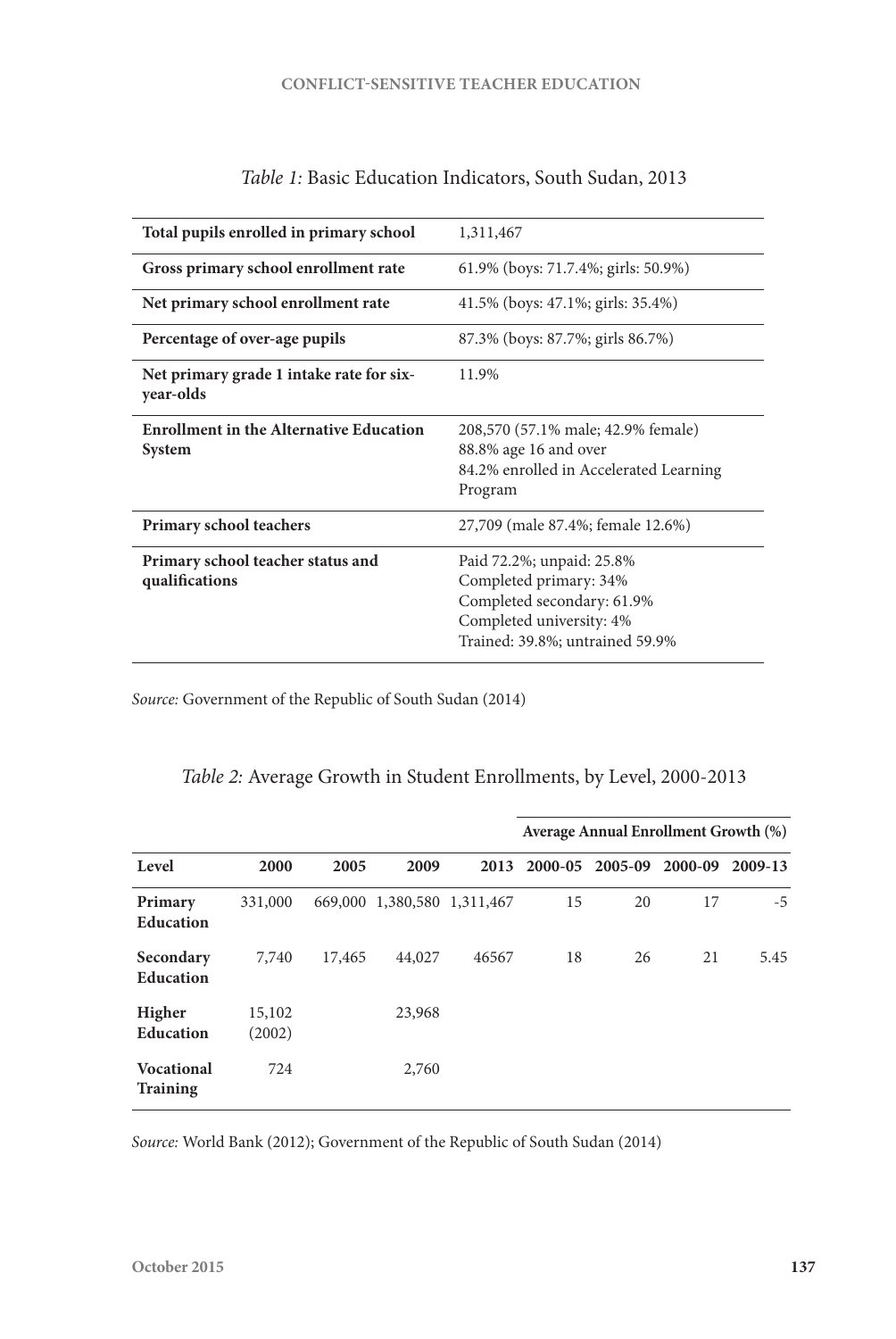#### **REISMAN AND JANKE**

This improved access to education has highlighted complex issues related to school quality, and to teaching skills in particular. South Sudan currently faces an extreme teacher shortage, difficult teaching and learning conditions, and a low level of education and skill among its teachers. The pupil-to-teacher ratio is far from ideal; with 1.6 million children enrolled in school and only 17,000 teachers on the government payroll in 2011, the teacher-pupil ratio was roughly 80:1. An additional estimated 10,000 "volunteer" teachers lowered the ratio to 50:1 (Goldsmith 2011, slide 10).

Volunteer teachers are typically members of the community who have completed a basic level of schooling but have not had any teacher training. They may receive some form of compensation from their local government or their community, but they are not government employees. Their volunteer status raises a number of serious concerns, such as how and by whom the volunteers were selected, what training they received, and what support the government provided them, if any. The answers to these concerns vary by state, by school, and by time period; accessible records of these decisions do not exist.

Conservative estimates are that 1.8 million children, at a gross enrollment rate of 70 percent, will be enrolled in primary school in South Sudan by 2016. Maintaining the existing 50:1 teacher-pupil ratio would require 35,000 teachers—8,000 more than there were four years earlier (Goldsmith 2011, slide 10). Providing adequate education for a rising number of students entails overcoming many obstacles, not least of which is finding—and paying—these additional teachers.

This raises further questions about the qualifications and training of the teachers who will fill this gap. One complication is the low level of education of most teachers, particularly those in the primary schools. According to a 2012 World Bank Report, 46 percent of teachers have only a primary school education and 45 percent have a secondary education; only 40 percent have any sort of professional training. Of the volunteer teachers, a large majority have completed no more than eight years of primary school (119). Given the poor quality of the schools they attended, many primary school teachers are unlikely to fully understand the content, let alone the pedagogy, of the curriculum they must teach. There also are questions about the systems for testing and certifying both primary and secondary school graduates, as numerous cases of false certification have occurred. Finally, for teachers who live in the north of the country and have been schooled in Arabic, English literacy is a tremendous challenge. Primary and secondary school graduates in these regions might have no English-language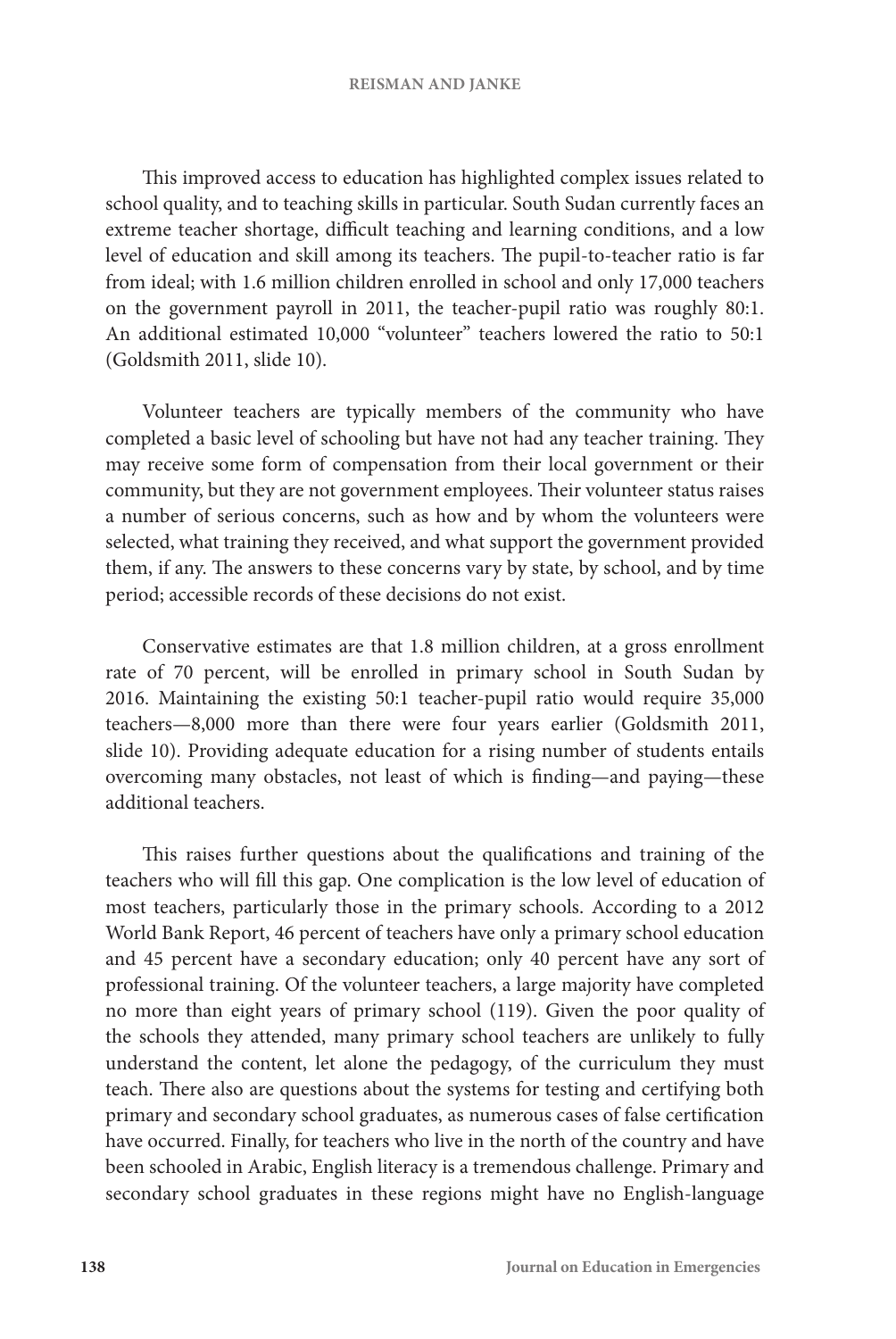skills at all, yet they may be tasked with teaching the national curriculum, which is in English.

In addition to the shortage of trained teachers, there is no real system in place for managing and supervising teachers, the parent teacher associations and communities participate little in school governance, teaching materials are inadequate, and there is a lack of basic school infrastructure. These conditions are exacerbated in some states by a continuing influx of refugees and internally displaced persons, many of whom have different educational backgrounds and learning needs; their presence in the classrooms often creates interethnic tension. Budget austerity measures imposed in 2012 heightened these challenges, as the government cut support for state-run teacher education colleges and significantly reduced education service delivery (resulting in school closures and failure to pay teachers). Many teachers went months with no pay, which led to more teacher attrition and exacerbated the cycle of poor school quality and high dropout rates.

## **Teacher Education**

Until 2012, South Sudan's National Teacher Education Strategy, first developed in 2006 and amended periodically, provided for both pre- and in-service teacher training. The strategy stated that pre-service training should be provided by experienced tutors (with a teaching background) at a Teacher Training Institute (TTI) in each state and two County Education Centers (CECs) in each county, for a national total of 10 TTIs and 158 CECs (Goldsmith 2011, slide 10). This teacher-certification framework called for the TTIs to provide a two-year preservice training program for candidates with a secondary degree and a fouryear residential training program for those who had completed primary grade 8 through secondary 3. Active teachers were to participate in a four-year in-service training program through distance learning and face-to-face instruction at CECs, and certification would be granted to all teachers who passed a common teacher exam, which was administered at the end of each training cycle.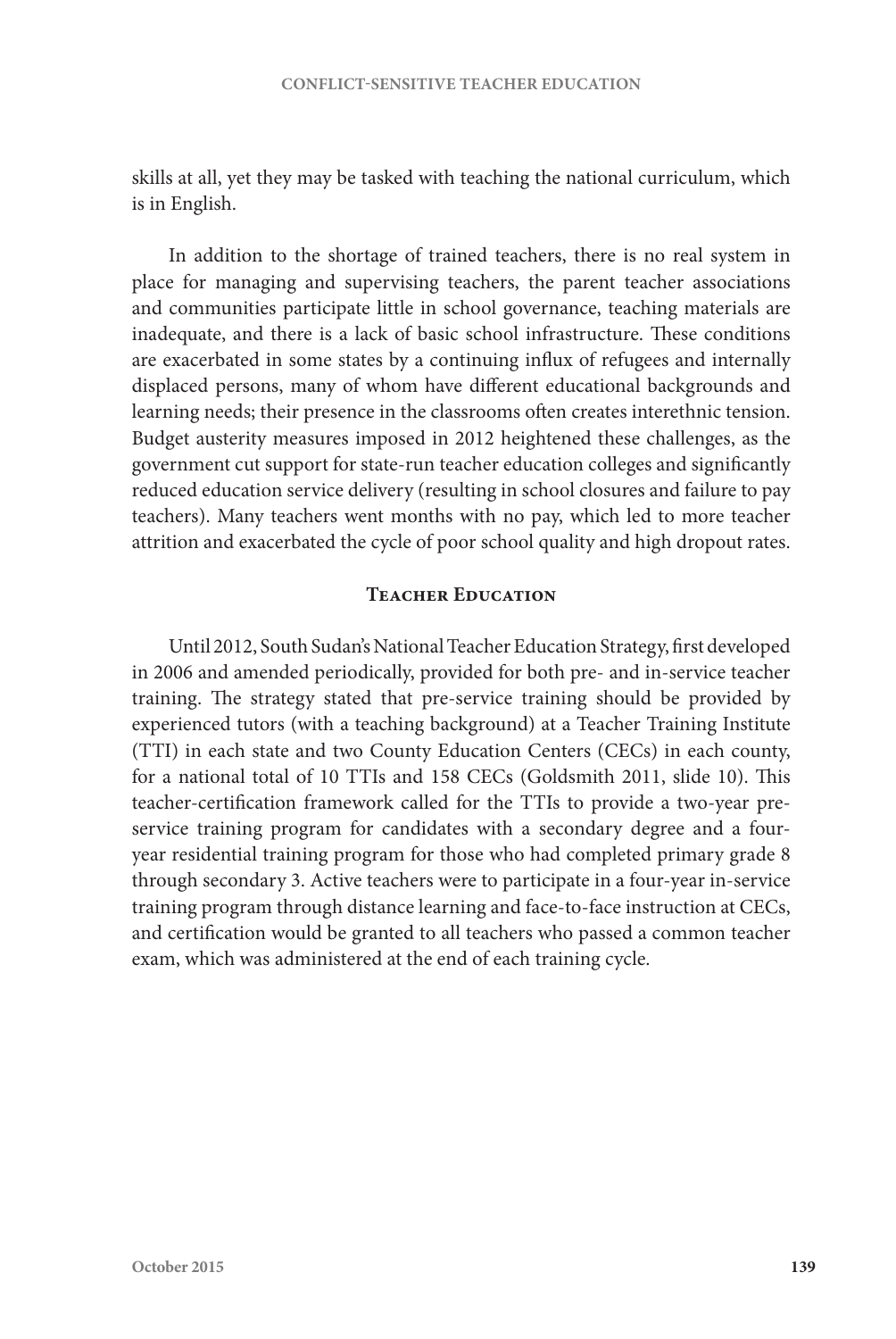According to the Teacher Education Strategy, overall policies and standards for the teaching force were to be established and monitored by South Sudan's National Education Ministry. While many policies and standards are still pending, those that have been approved were to be implemented by the state education ministries. Each state was expected to do the following:

- Prepare budgets for teacher salaries and benefits, based on projected demand (enrollments, new schools, pupil-teacher ratios, qualifications structure)
- Apply educational and teacher standards when managing the teaching staff
- Register, appoint, grade, post, supervise, support, and discipline the teaching staff
- Ensure that teachers' salaries and allowances are paid on time and according to scale
- Assess and promote staff based on in-service training, performance, and criteria specified by a teacher career ladder
- Monitor progress in meeting education-sector objectives for teachers in each state (Hartwell 2012)

These expectations were unrealistic, given South Sudan's poor teacher training infrastructure, a lack of management skill at the central and state levels, insufficient funding, and the dearth of existing or prospective teachers who met the minimum education requirements. Not unsurprisingly, neither the National Education Ministry nor the states met these expectations.

South Sudan's General Education Bill, passed in 2012, represented an important step forward in updating the strategy and clarifying basic elements of the education system structure. However, the bill failed to adequately address a number of critical areas of education policy, including teacher education. Several policies were under development in late 2013 when South Sudan entered its latest period of crisis, but due largely to a lack of technical capacity at the ministry and infighting between ministry officials, there were few structured teacher education policies in place as of 2014.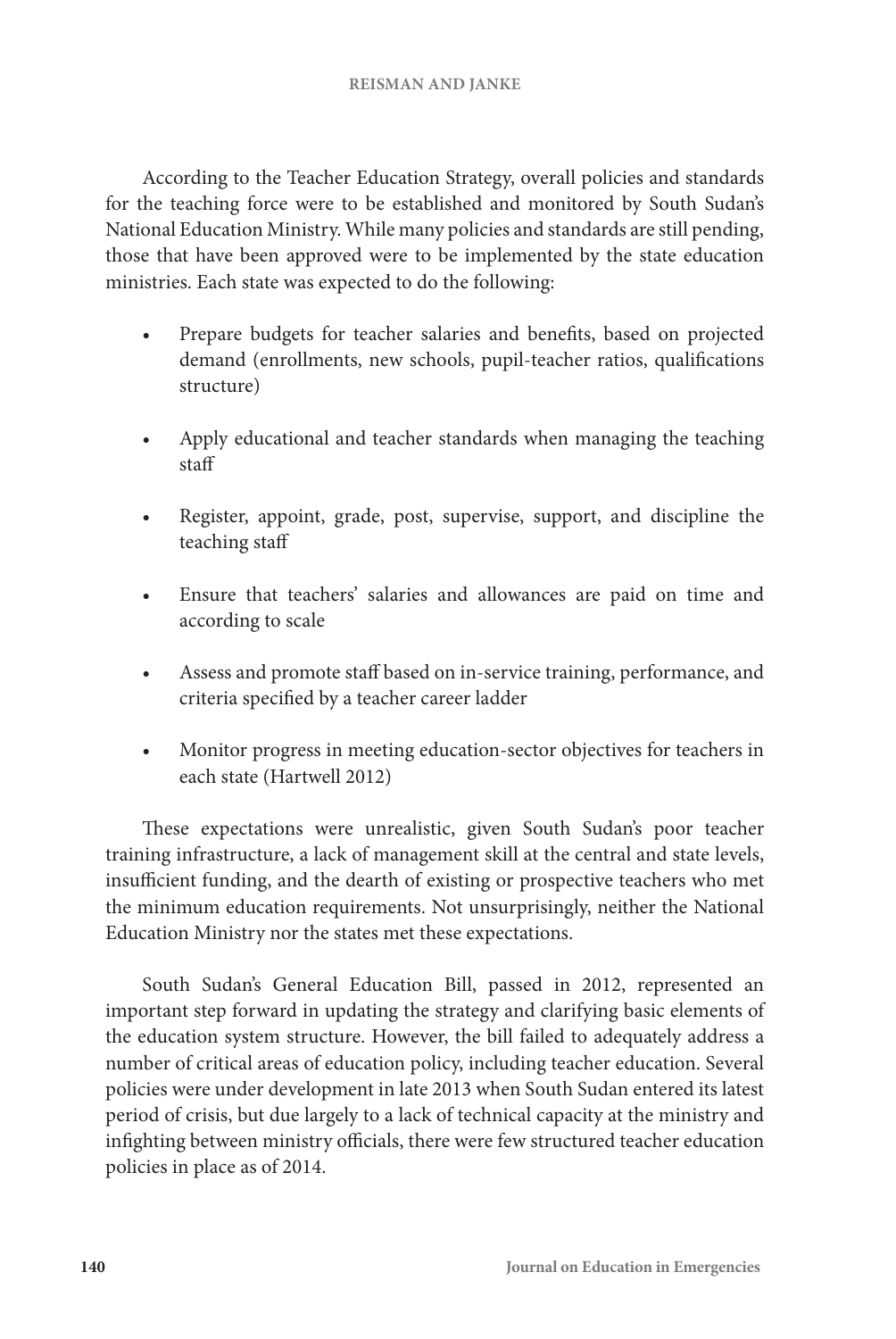While education policy is determined at the national level, the ministry suffers from a lack of qualified education experts. Moreover, there is limited implementation of policies that exist at the state level. In short, many states simply do not comply with national policy, and some operate independently and in clear violation of approved policies. This is largely due to the regional nature of South Sudanese governance, to ethnic and language differences between the remote northern states (which were historically aligned with Khartoum) and the southern states, and the geographic isolation of state education administrators. With a large portion of scarce national resources used for defense, state ministries often make do on their own and maintain only a tenuous link to the National Education Ministry.

## **The South Sudan Teacher Education Project**

SSTEP grew directly out of the Sudan Basic Education and Technical Assistance Projects, which were operated previously with support from USAID and other donors, such as the South Sudan Multi-Donor Trust Fund (MDTF-SS), the Basic Services Fund (BSF), and the Education Rehabilitation Project. The project was initially conceived in the years of optimism following the signing of the CPA, and in 2011 USAID awarded EDC \$30 million over a three-year period to implement SSTEP. The idea was that SSTEP would pick up where the other projects had left off in terms of teacher training activities, particularly those begun with funds from MDTF-SS and BSF. The objectives of this initiative were to work closely with the National Education Ministry and ten state education ministries, and through the TTIs and CECs, to (1) improve policy frameworks and management systems to professionalize teaching and ensure the delivery of effective, good-quality education services; (2) improve teacher performance; and (3) increase access to curriculum-based teaching and learning materials. EDC proposed to achieve the following:

- Five policies relating to HR, affirmative action, accreditation, teacher certification, and an Education Support Network, and five standards relating to head teachers, TTI tutors, CEC tutors, inspectors, and supervisors
- A unified pre- and in-service curriculum
- In-service tutor and student materials for five subjects
- Pre-service tutor guides and student teacher materials for five subjects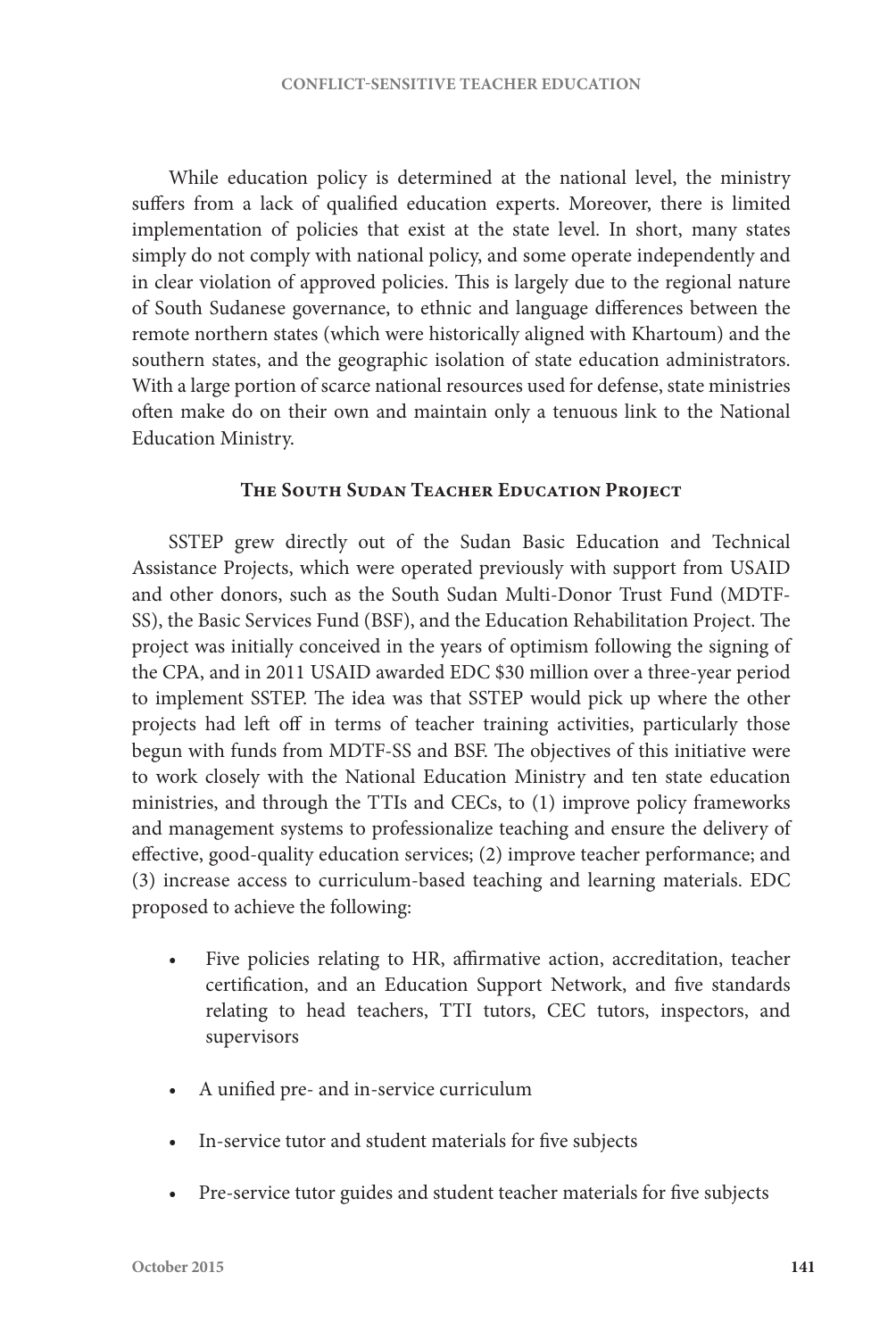- Renovated or new resource centers at each of the 12 to 15 institutions in the Education Support Network
- 4,751 teachers on the path to certification
- 115 TTI and CEC tutors trained in and using the new unified curriculum
- 5,300 head teachers, inspectors, and officials trained in the new curriculum and in other critical areas
- 246,830 learning materials developed or acquired and distributed (Education Development Center 2011)

However, by the time the project began in October 2011, it was already clear that the education sector still faced many challenges. Within a few months, EDC staff were forced to evaluate which of their program objectives and design elements seemed unfeasible, and they began working with the ministry and USAID to adjust the program's focus and activities to set feasible objectives. The specific conditions that affected SSTEP's implementation within the first year were as follows:

- **No operational budgets for the Curriculum Development Center, the TTIs, and the CECs.** Under the austerity measures resulting from oil disputes with North Sudan, the government was not able to provide adequate funding to any of the teacher preparation institutions SSTEP had planned to work with.1 As a result, only one government TTI and a limited number of CECs were operational during this time. In-service training through the ministry training structures was thus severely limited.
- **A lack of tutors for the in-service training model.** With the closing of the TTIs and consequent lack of teacher trainers, SSTEP turned to government-paid tutors who were linked to the CECs or the state ministries to deliver in-service training and support. The state tutors typically were retired teachers linked to an operational CEC and tasked with training, coaching, mentoring, and supervising teachers.

<sup>1</sup> While specific data on actual budget figures are hard to obtain, SSTEP estimated that only 30 percent of the ministry budget was allocated in FY2012-2013. Roughly 10 percent of the overall FY2012-2013 austerity budget of 6.7 billion South Sudanese pounds (USD 1.3 billion) is allocated to education. Following this logic, an estimate of total funding for education in South Sudan for 2012-2013 is in the range of USD 40 million.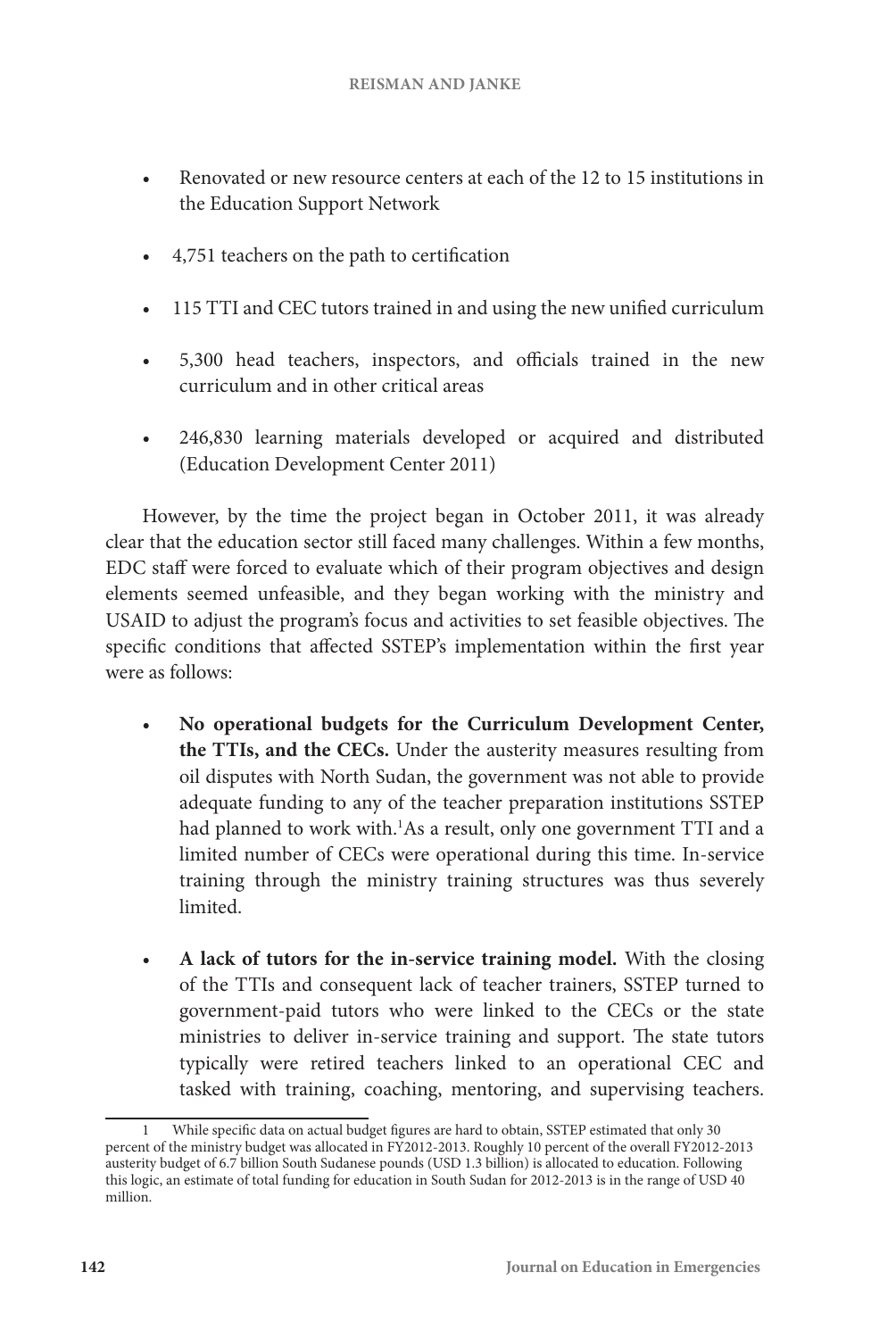Unfortunately, the government tutors in many states were unavailable, unqualified, or simply not working, since they were not being paid. With many CECs nonoperational, the tutors were left unsupervised and without clear roles and responsibilities. To address the dearth of tutors, SSTEP hired a modest number of trainers to staff its field offices, which added unforeseen costs to the project. With limited financial resources, SSTEP was not in a position to hire the high number of trainers needed to ensure quality in-service training in each state.

- **The departure of a large number of teachers who had been trained through the MDTF-SS and BSF.** Although more than 1,600 teachers were enrolled in the MDTF-SS, SSTEP was only able to locate and reenroll approximately 900. The reasons for the high dropout rate ranged from teachers finding other (paid) jobs, including in the police force or the army, to a loss of interest in the teaching profession, which was related to delays in being paid. As a result, to maintain its commitment to USAID to train a large number of teachers, SSTEP had to work with the state ministries to recruit more teachers.
- **A lack of established systems to regulate the teaching profession.**  While SSTEP was committed to improving policy frameworks and management systems to professionalize teaching, progress was slow due to delays in passing and then implementing the education bill. Teacher professional development, including certification, remained a pending issue on the agenda. There was a lack of agreement within the ministry about the minimum education level required to enter a TTI or CEC, or to attend in-service training. Some in the ministry believed that teachers should have at least a grade 8 education, whereas others (along with SSTEP staff) believed that all interested candidates should be eligible for some teacher training program. This disagreement made it difficult for SSTEP to offer appropriate training to teachers with a broad range of education and skill levels.
- **The lack of sufficient experienced curriculum developers among the ministry staff to complete and revise the existing teacher training curriculum.** While SSTEP had anticipated leading a curriculum review process and supporting the development of materials, it had envisioned that the ministry would conduct the majority of the work. Unfortunately, due to various factors, including the budget, the Curriculum Development Center at Maridi was largely dysfunctional.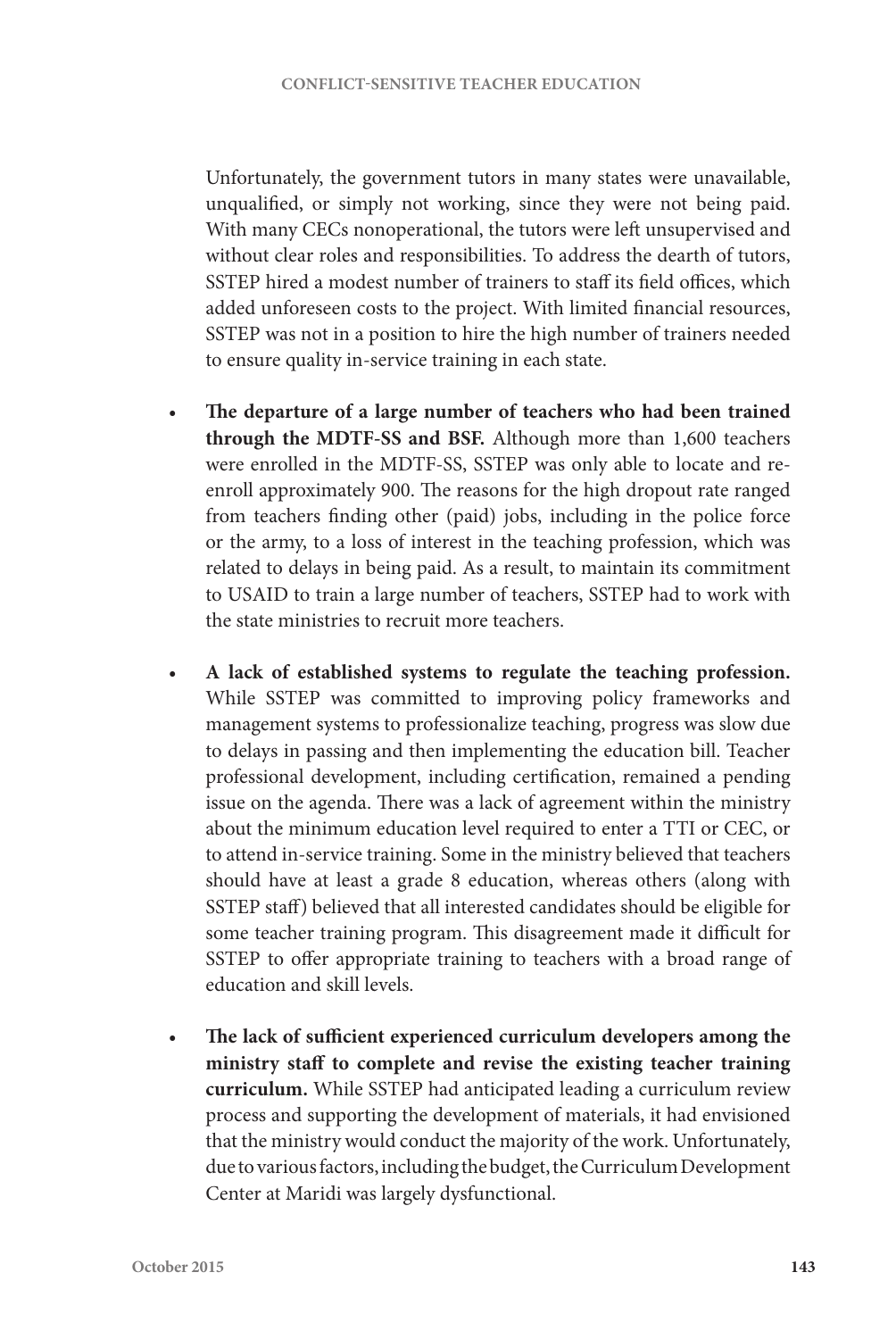To address these conditions and others, EDC submitted a change in approach to USAID in December 2012 that it outlined in a "master plan," which was shaped in consultation with the ministry and USAID. The main elements of the plan, which detailed the first major shift in approach, were as follows:

- **Reduce the number of teachers and increase the number of tutors to be trained.** Due to the lower than anticipated number of teachers who re-enrolled in teacher training and the ministry's lack of funds to maintain the minimum infrastructure for in-service training at the state level, the overall target for the number of teachers undergoing training was reduced. Realizing that the emphasis would be on in-service training moving forward, and understanding both the critical role and the low capability of government tutors, support and training were expanded to reach more tutors with an in-depth training program.
- **Focus on early primary grade teachers and propose a lower primary provisional certificate.** Given the high number of lower primary teachers with little to no training, SSTEP proposed a two-year inservice training model whereby teachers would receive a lower primary provisional certificate and have five years to upgrade to a full primary teaching certificate. SSTEP, USAID, and some in the ministry viewed this as a cost-effective and efficient way to upgrade the skills of thousands of teachers in a relatively short time. The same delivery model would continue, which included three weeks of face-to-face training three times per year, cluster meetings, and community-based studies. Following this pattern, teachers could obtain the lower primary provisional certificate in two years and the full certificate in four years.
- **Emphasize reading.** Recognizing the importance of literacy in South Sudan and the lack of materials and methods for teaching reading and writing, SSTEP proposed (1) to integrate this teaching into the English syllabus of the unified teacher training curriculum, (2) to design new literacy training materials, and (3) to train a core group of tutors as trainers. This was related to USAID's guidance on emphasizing reading. Since the language of instruction in South Sudan is emphatically English, with little political interest in mother-tongue instruction, there is a critical gap in the English literacy skills of teachers and students alike.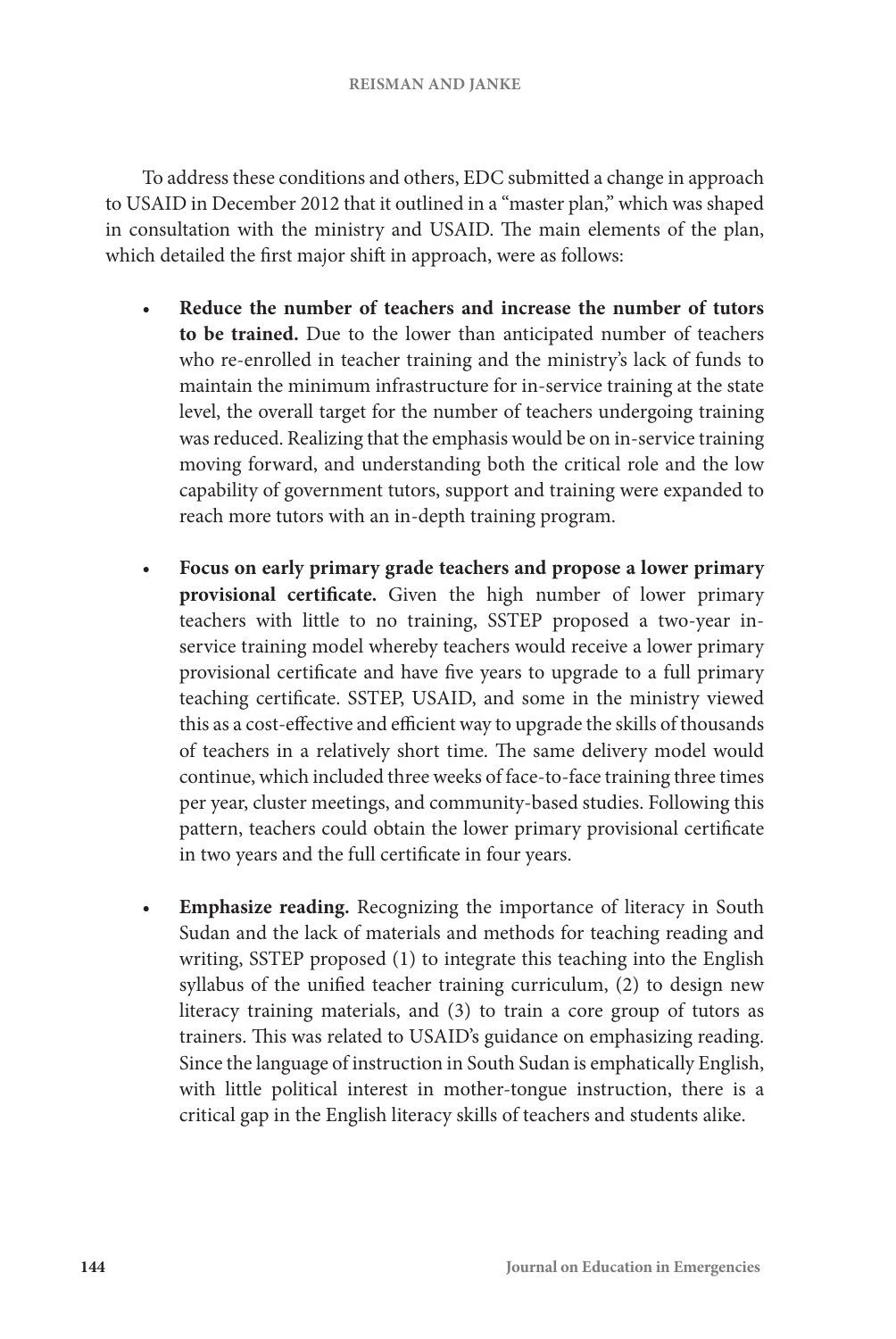• **Expand the number of SSTEP offices based in the states.** SSTEP staff initially worked from one office in Juba. In response to the challenges the ministry faced in terms of the number and qualifications of tutors, SSTEP expanded its field presence to provide more direct support to tutors and teachers alike. Offices eventually opened in all ten states, with five staff positions each: three technical and two operational.

By December 2013, SSTEP had trained close to 3,000 teachers and tutors; however, none of them had completed the four-year in-service training program and few were likely to complete it during the project's life cycle. Furthermore, the in-service model agreed to by all stakeholders had proven difficult to implement, due to the widely dispersed teachers, limited TTI and CEC technical and delivery capacity as well as resources, and difficulty selecting and training tutors. With what it cost annually to support the in-service model, SSTEP would have run out of funding without any certainty that the teachers enrolled in the program would be formally recognized (e.g., certified) by the GOSS.

SSTEP had been advocating all along for the lower primary provisional certificate, which would have enabled its trainees to take a certification exam during the life of the project. Despite significant efforts by SSTEP, the ministry had not made any progress toward approving the certificate, largely due to disagreements over whether it was worth training teachers who lacked a secondary school degree. Given these obstacles and the arrival of new USAID staff in South Sudan, SSTEP embarked on a new round of modifications with USAID and the ministry in December 2013. The major emphasis of this shift in approach included the following changes:

- **Expand work on policy and teacher training curriculum development.** To lay the foundation for future teacher professional development in light of the challenges noted previously, it was agreed that SSTEP should focus its remaining resources on foundational elements of policy and curriculum development.
- **Suspend in-service training activities at the state level.** It was argued that, with more resources devoted to policy and curriculum, continued training for a few thousand teachers was a lower priority, particularly given the question of whether these teachers would be formally recognized.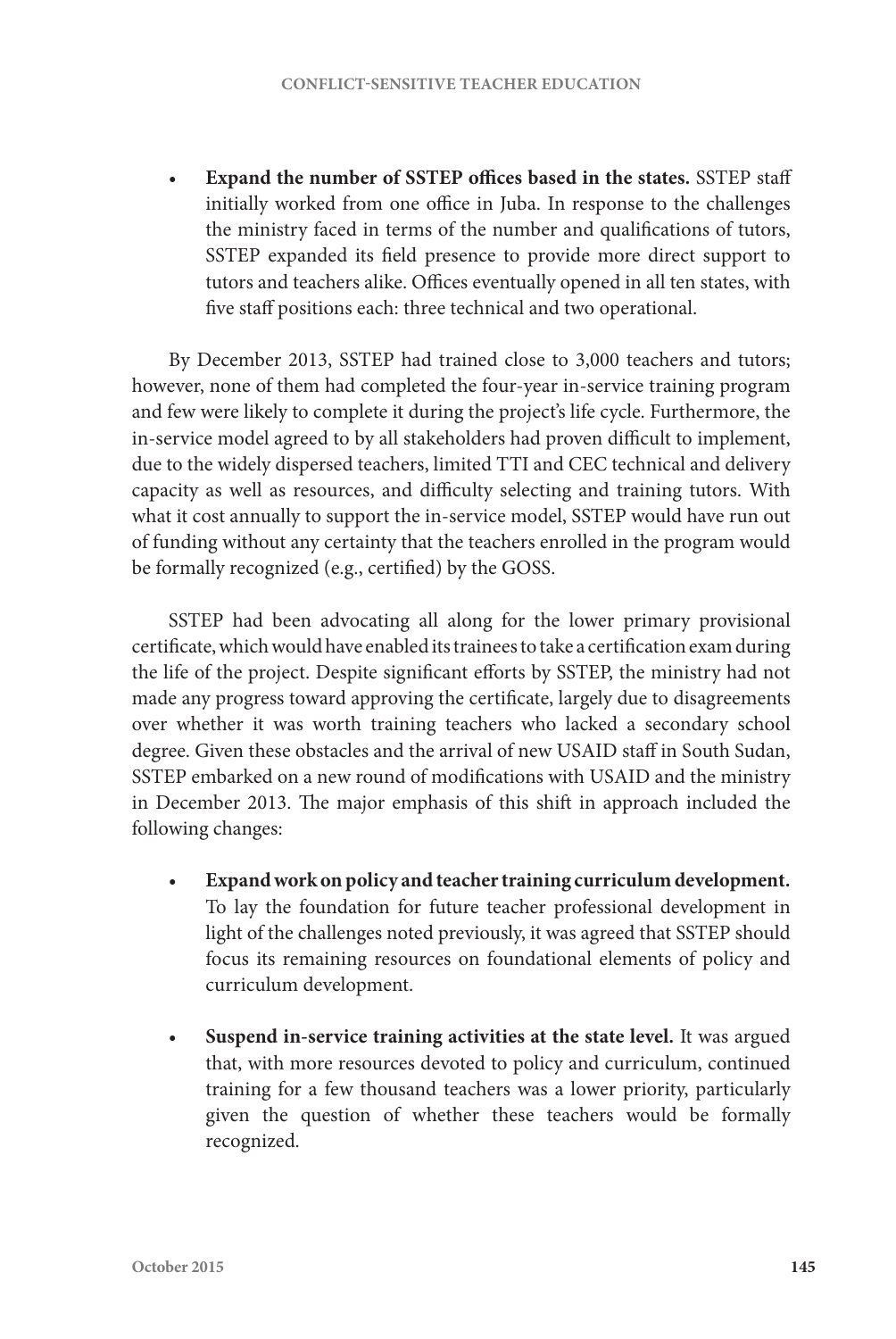- **Accelerate implementation of a residential teacher training program, beginning with the one functional TTI.** Recognizing the limitations of the in-service model in South Sudan, stakeholders agreed that residential training, whereby teachers would reside at a teacher training institution for two years, should be prioritized in order to continue training teachers who were close to finishing the full curriculum.
- **Pilot an alternative afternoon in-service model in one state.** SSTEP agreed that it would be important to pilot a new service delivery model for in-service teachers that released teachers early to attend afternoon training sessions.
- **Provide intensive support to key CEC and TTI tutors in all states.** Recognizing the key role of tutors, SSTEP planned to build their capacity rather than deliver in-service training directly.

USAID, EDC, and the National Education Ministry concurred with this approach. The rationale was that the effect on South Sudan's education system would be greater if they made more strategic, foundational investments in policy and curriculum than if they continued to invest in a small percentage of the overall teachers who required training (the 1,900 teachers enrolled at that point in time represented less than 10 percent of the teaching force). In sum, while aware of the frustrations of teachers who would not be able to complete their training, the stakeholders concurred that the priority should be given to foundational work.<sup>2i</sup>

# **CONFLICT-SENSITIVE EDUCATION**

Education is not immune from conflict, which can visibly affect the quality and delivery of education. However, education also can mitigate or exacerbate conflict, directly or indirectly. A growing body of evidence has led education policy makers and practitioners who are active in conflict-affected environments to reexamine education programming, planning, and financing using a conflictsensitive lens (INEE n.d.).

In their 2011 review of the literature relating to peacebuilding education in postconflict contexts, Smith, McCandless, Paulson, and Wheaton describe three

<sup>2</sup> Soon after reaching SSTEP's newest agreement, South Sudan's most recent round of inter-ethnic hostilities erupted. All international SSTEP staff were evacuated from South Sudan in December 2013, and in early February 2014, USAID terminated the project.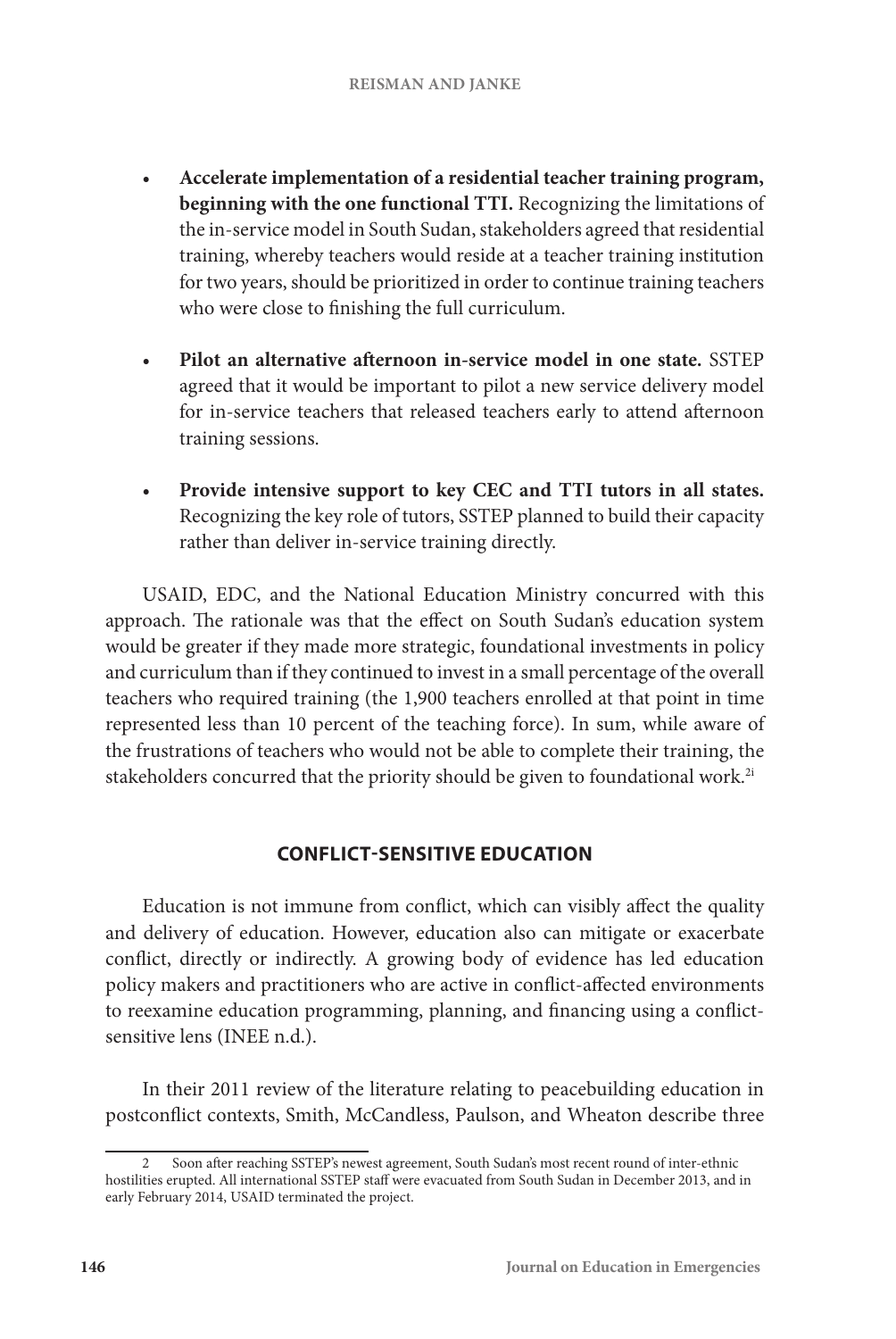major ways education can have an impact on conflict (Smith et al. 2011, 19). First, education can be understood and used as a tool to promote ideology, either in service of a general civic education or, in a more extreme sense, as political indoctrination. Second, education can be used to convey knowledge and skills that help build citizens' social and economic capabilities and skills. Third, education can help to transmit social and cultural values from generation to generation, which can either enhance or undermine social cohesion, depending on what values are conveyed.

Given the central role education plays in political, sociocultural, economic, and personal life, it is helpful, if not imperative, that educators and those who support them be aware that any education activity may directly or indirectly contribute to—or mitigate—conflict. Smith, McCandless, Paulson, and Wheaton, among others, assert that most education programming—whether in emergency or transitional settings at the policy, systems, professional development, or servicedelivery level—does not take education's potential role in conflict into account, either during the planning stages or once education activities are underway:

> There is…a tendency, for education interventions to be framed in technical and apolitical terms, operating as if relatively insulated from broader ideological, political and economic influences acting on and within the sector. There is a significant gap in both academic and programming literature about geopolitical influences and political economic factors that operate on and within post-conflict societies, and how these affect the implementation of education programmes. (Smith et al. 2011, 43)

These authors, as well as many other academics and practitioners, recognize that improving understanding of education's role in conflict requires a broad and concerted effort, including more research and stronger evidence of the role education plays in conflict and peacebuilding. It also necessitates conducting a more intentional analysis and raising awareness of the specific challenges and strategies for taking the conflict context into account before, during, and after education activities of all kinds.

In 2013, the INEE responded to this growing awareness through collaborative efforts by its working groups on Minimum Standards and Education in Fragility, and by publishing a "resource pack" to aid in the design and implementation of conflict-sensitive education. INEE describes CSE as an iterative process through which education professionals strive to understand the context in which education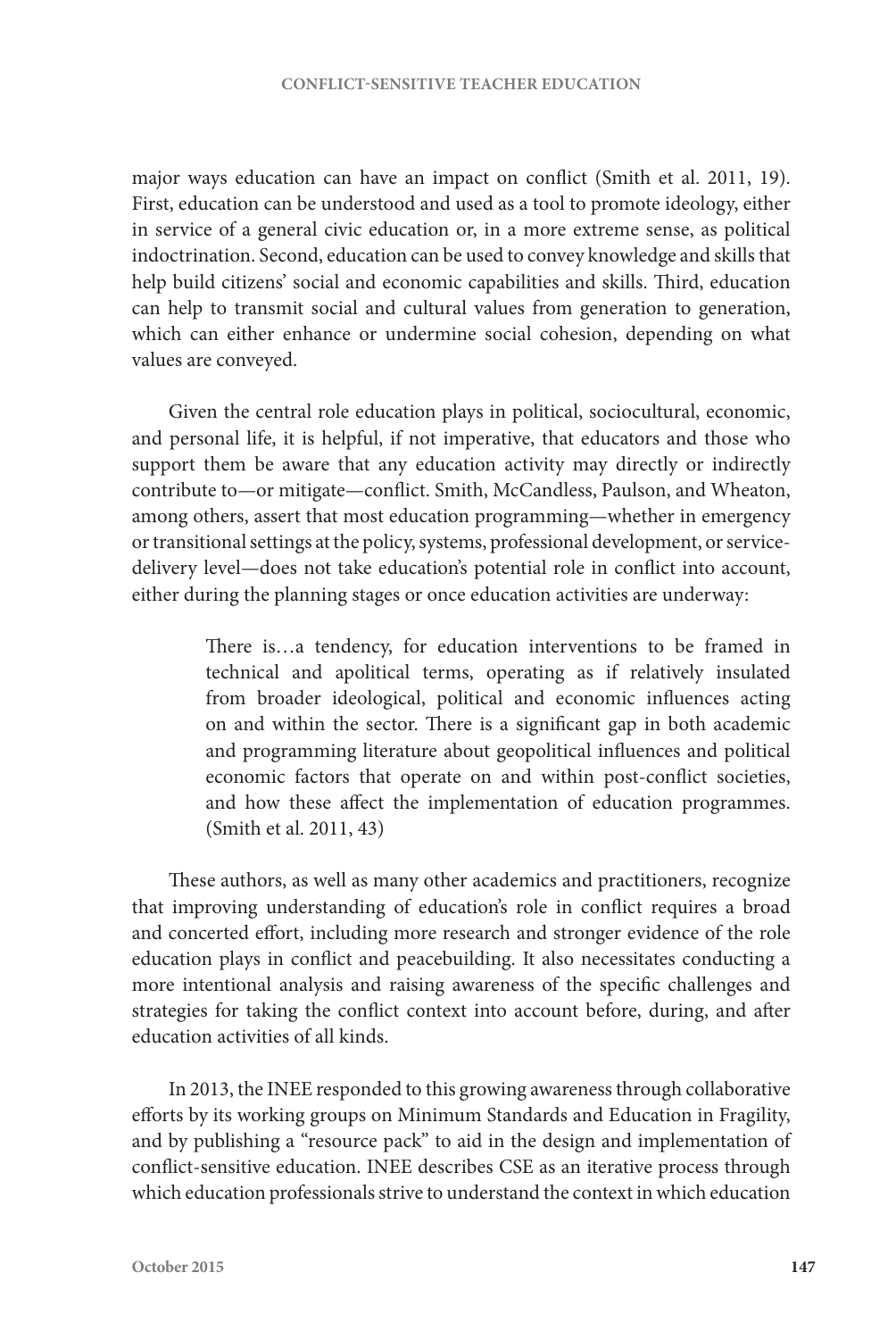takes place; analyze the two-way interaction between this context and all aspects and stages of education programs; and act to minimize the negative and maximize the positive influences education policies and programming have on conflict within an organization's given priorities (INEE 2013, 7).

The INEE resource pack provides a set of documents designed to introduce CSE guidance to policy makers, planners, and practitioners. These documents provide information to help throughout the program design process. The pack's one-page summary presents six foundational principles for incorporating CSE into education proposals, policies, investments, and programs. A 12 page tool also offers questions for designers and implementers to consider about conflict dynamics and potential CSE approaches as a guide to ensure that conflict sensitivity is integrated into education at all stages of the program cycle. The most in-depth document is a longer CSE Guidance Note, which offers strategies, reflection questions, and background information for developing and implementing conflict-sensitive education programs and policies.<sup>3</sup> These are organized according to the five education domains put forward in INEE's (2010) core guidance document, "Minimum Standards for Education: Preparedness, Response, Recovery": (1) Foundational (community participation, coordination, analysis), (2) Access and Learning Environment, (3) Teaching and Learning, (4) Teachers and Other Education Personnel, and (5) Education Policy.

For the present case study on teacher education in South Sudan, EDC referred primarily to the CSE Guidance Note because it provided more information about what conflict-sensitive education would look like within the teacher education subsector than either the "Principles" or the "Reflection Tool." EDC also drew from the South Sudan Minimum Standards for Education in Emergencies (SSMS), which contained distilled and contextualized information from the more global Minimum Standards by the South Sudan Education Cluster (INEE 2012). EDC referred in particular to the domains that related to teachers—numbers 3, 4, and 5. Table 3 combines and summarizes the most relevant strategies (CSE Guidance Note) and standards (SSMS).

<sup>3</sup> The 2010 edition of the INEE Minimum Standards already integrated conflict-sensitive education principles throughout all the handbook's domains and standards and offers a useful and a foundational orientation toward conflict sensitivity. In fact, the CSE Guidance Note built on these revised standards to provide additional guidance and can therefore be seen as a supplement to the baseline guidance, already provided in the Minimum Standards.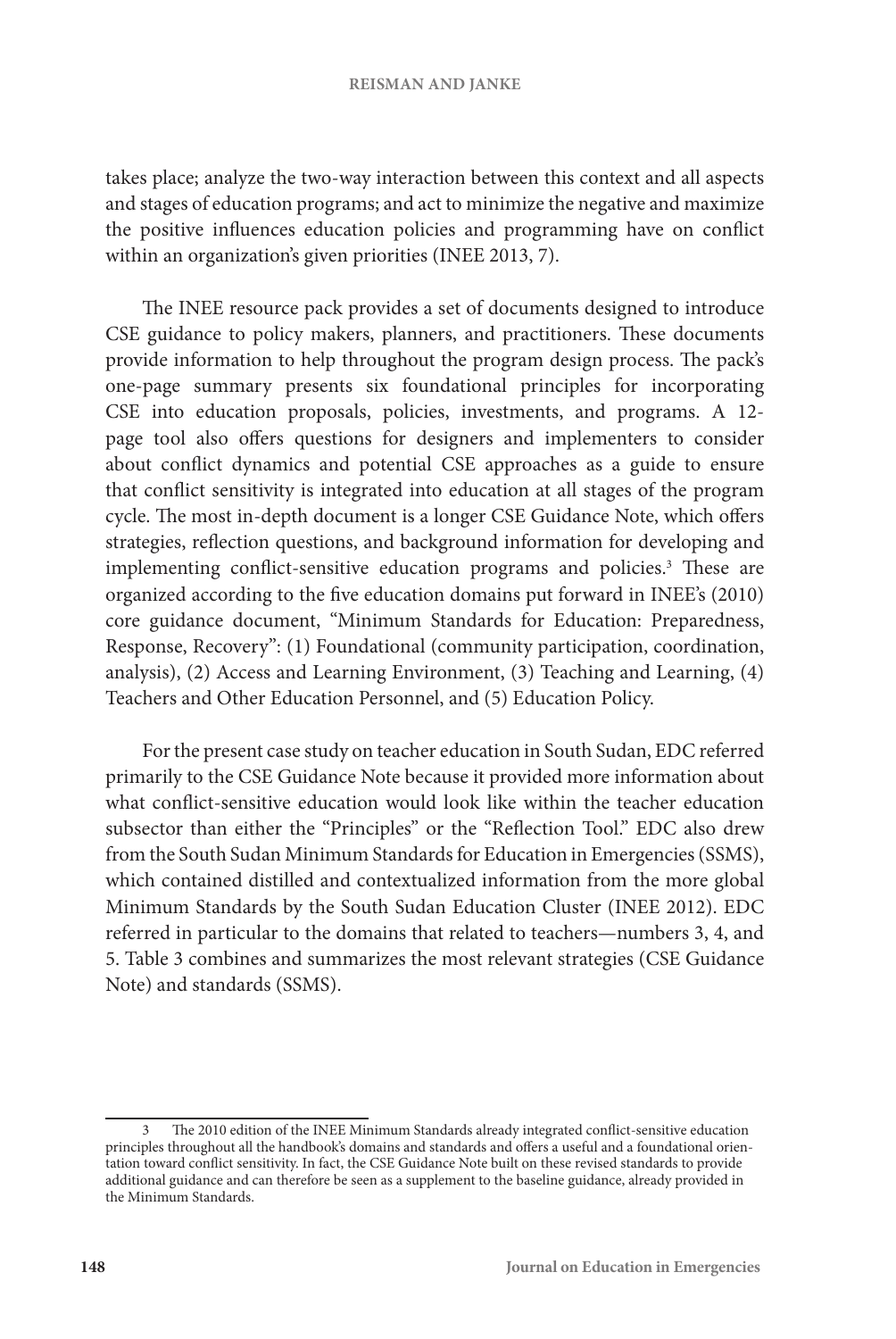| <b>INEE Minimum</b><br><b>Standard Domain</b>          | Standard                                                             | Summary                                                                                                                                                                                                                            |
|--------------------------------------------------------|----------------------------------------------------------------------|------------------------------------------------------------------------------------------------------------------------------------------------------------------------------------------------------------------------------------|
| Domain 3: Teaching<br>and Learning                     | Standard 2: Training,<br>Professional<br>Development, and<br>Support | Teachers and other educational personnel<br>receive periodic, relevant, and structured<br>training according to their needs and<br>circumstances.                                                                                  |
| Domain 4: Teachers<br>and Other Education<br>Personnel | Standard 1:<br>Recruitment and<br>Selection                          | A sufficient number of appropriately<br>qualified teachers and other education<br>personnel are recruited through a<br>participatory and transparent process, based<br>on selection criteria that reflect diversity and<br>equity. |
| Domain 4: Teachers<br>and Other Education<br>Personnel | Standard 2:<br>Conditions of Work                                    | Teachers and other education personnel<br>have clearly defined conditions of work and<br>are appropriately compensated.                                                                                                            |
| Domain 4: Teachers<br>and Other Education<br>Personnel | Standard 3: Support<br>and Supervision                               | Support and supervision mechanisms for<br>teachers and other education personnel<br>function effectively.                                                                                                                          |
| Domain 5:<br><b>Education Policy</b>                   | Standard 1: Law and<br>Policy Formulation                            | Education authorities prioritize continuity<br>and recovery of quality education, including<br>free and inclusive access to schooling.                                                                                             |

# *Table 3:* INEE CSE Strategies and South Sudan Minimum Standards Most Relevant to SSTEP

It is important to note that both the CSE Guidance Note and the South Sudan Minimum Standards are "aspirational" by design: both present the ideal scenario that education partners should work for, but with the implicit understanding that, given the challenging and fragile contexts where this guidance would be applied, these goals are not necessarily attainable all at once and/or across all domains and standards.

# **CONFLICT-SENSITIVE TEACHER EDUCATION AND THE SSTEP EXPERIENCE**

An initial observation—and in our opinion a pivotal one—about the INEE CSE teacher education guidance is that it assumes the full and active participation of a functional government structure, including the National Education Ministry and other key government bodies, as well as a government-wide commitment to prioritizing education. Unfortunately, in South Sudan the governance system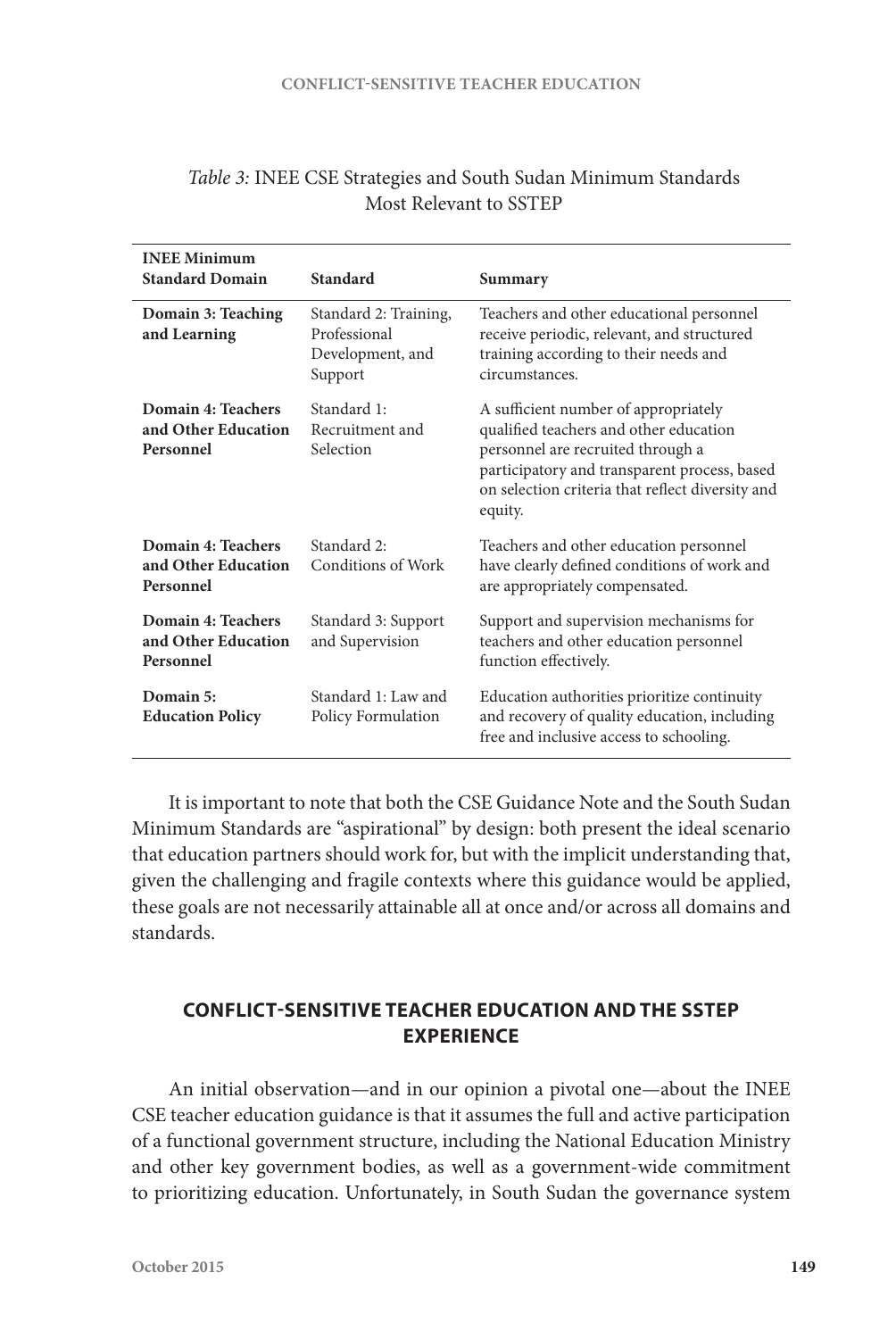simply does not meet the basic requirements for implementing the CSE guidelines. These realities raise a number of questions for donors, implementing partners, and education officials, not only in South Sudan but in other in conflict-affected areas that wish to adhere to the CSE principles:

- What is an acceptable timeframe for addressing the various CSE guidelines?
- Given that not all guidelines can be addressed at once, how should the strategies be prioritized and who will determine this?
- Given that governments face a serious shortage of funds and experienced personnel, what milestones and benchmarks are acceptable when developing a progressive, conflict-sensitive teacher education and support system that governments, donors, and implementing partners can use as a guideline while they work toward the long-term goals and desired standards? How might the role of the government, donors, and implementing partners evolve as the teacher education and support system is constructed over time?
- If the government is not able to collaborate in developing conflictsensitive teacher education and support, what parts of the CSE Guidance Note (and the resource pack more broadly), if any, can nongovernmental actors still apply, and what sort of impact could they have?
- What role can or should teachers' perspectives play in applying the principles of CSE? In a context like South Sudan, where there are few if any collective teacher bodies, how can meaningful consultations take place?

The following sections review how the CSE guidance could have influenced SSTEP's design and implementation experience, evaluate its applicability in an extremely challenging conflict-affected environment, and assess how the program design and decisions made by donors, implementing partners, and the National Education Ministry affected this applicability. Following the review, we offer recommendations and lessons learned for how to make the CSE Guidance Note more operational, using the above questions as a guide.

Before diving into the analysis, two observations regarding South Sudan, and SSTEP in particular, seem important. First, as noted above, South Sudan is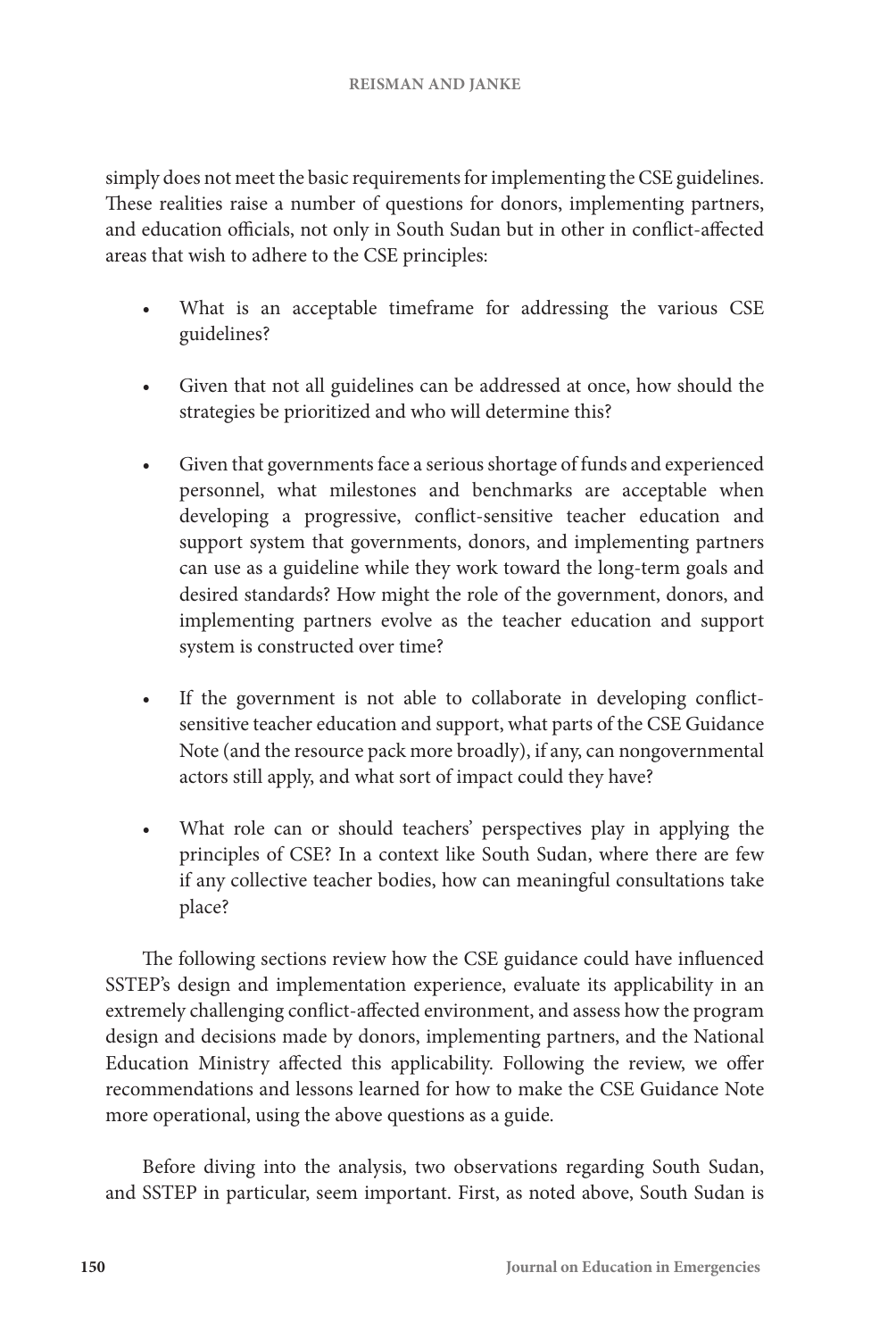not only recovering from decades of war (and may be sliding back into it), it is also a new country that needs to implement laws and policies, most of which must be created from scratch. In theory, the country should and could follow the standards set out in the CSE Guidance Note to develop its education system, but doing so in practice will be difficult because of the extreme lack of technical expertise, human resources, and budget available to the National Education Ministry. Second, the National Education Ministry was represented within SSTEP by a technical committee and a policy committee, which often disagreed with each other. These disagreements and the fact that the ministry was acting from a severely under-resourced position often meant that SSTEP leadership lacked a strong counterpart within the ministry, and that key deliverables that relied on ministry leadership were either delayed or stymied.

# **Domain 3, Standard 2: Training, Professional Development, and Support4**

**INEE guidance.** This minimum standard states that "teachers and other education personnel receive periodic, relevant, and structured training according to needs and circumstances" (INEE 2013, 11). The CSE Guidance Note describes professional development as inclusive and nondiscriminatory, with special attention given to refugee teachers. Training should be provided by qualified trainers who are aware of the dynamics of a particular conflict. In terms of content, the CSE strategies suggest that training include human rights, responsible citizenship, reconciliation, conflict dynamics and transformation, identity issues, nonviolent alternatives, and historical memory. The South Sudan Minimum Standards lay out specific goals for trainings on emergency issues and the need for subject-specialist trainers.

**Observation:** *With limited teacher education capacity and resources, the ministry prioritized a focus on core subjects over more conflict-sensitive ones, such as peacebuilding and human rights. No substantial effort was made to integrate CSE into the core subjects during the curriculum revisions.*

As noted above, South Sudan has a severe teacher shortage and currently relies on a large percentage of volunteer and untrained teachers for whom the only training option is in-service. Substantive face-to-face in-service training is limited

The CSE Guidance Note is organized according to the five education domains put forward in IN-EE's (2010) core guidance document, "Minimum Standards for Education: Preparedness, Response, Recovery": (1) Foundational (community participation, coordination, analysis), (2) Access and Learning Environment, (3) Teaching and Learning, (4) Teachers and Other Education Personnel, and (5) Education Policy.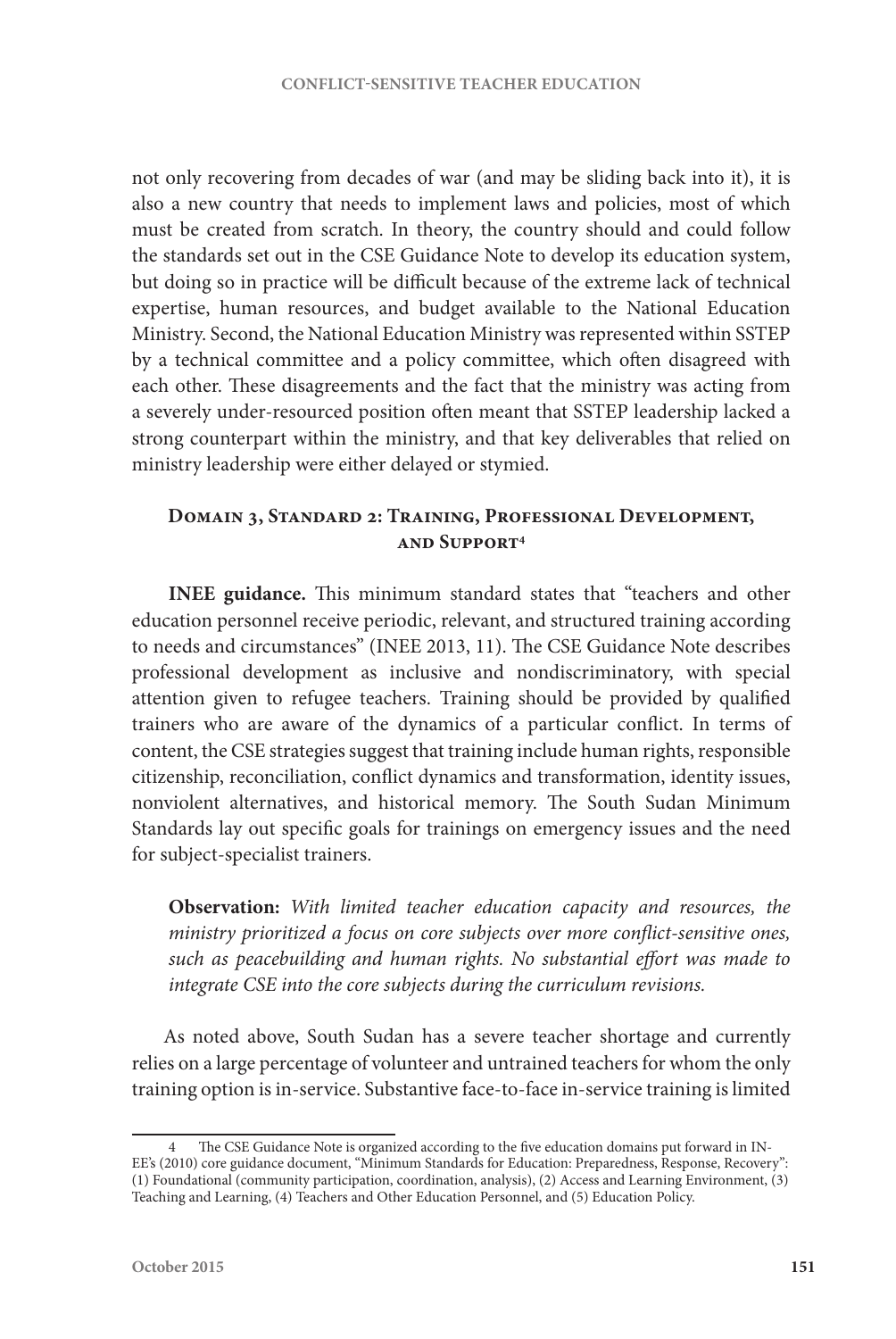#### **REISMAN AND JANKE**

to 9-12 weeks per year. With limited physical infrastructure to house teachers and transportation challenges, the cost of conducting face-to-face training is very high and thus not sustainable by the GOSS. Given these realities, the ministry expected SSTEP to focus its teacher training resources on basic curriculum content and pedagogy in the five core subject areas—English, math, social studies, science, and professional studies. Other elements of the curriculum, such as physical education, music, and art, were, in SSTEP's experience, never covered in in-service teacher training. In an environment where neither core nor non-core curriculum topics were given adequate coverage, there was no discussion of adding topics such as peacebuilding, education in crisis and emergency situations, or ethnic identity issues. Donors and implementing partners might argue that knowing how to help manage crises and emergencies should take priority over curricular content, but this was not the priority of the fledgling South Sudan government or of SSTEP, whose mandate was to work with and through the ministry, and who struggled just to provide quality support for core subject training. Furthermore, due to the challenges regarding the revision of teacher training curriculum and materials, CSE topics were not adequately integrated into the core subjects.

**Observation:** *The National Education Ministry's supply of teacher trainers (tutors) was insufficient in both number and quality to deliver training in core subjects and basic pedagogy, let alone conflict-sensitive approaches to education.*

With the closure of the TTIs and CECs as a result of government austerity measures due to the oil dispute with Sudan, the limited teacher training that did take place in South Sudan was conducted by tutors from the state ministries, who more often than not were retired government teachers. The tutors' role was to support learning and the CECs, and to direct teacher support and supervision. The number of tutors, as well as their suitability, knowledge, skills, and reliability, varied greatly from state to state. In many cases, the tutors were older teachers who could not get around easily in the difficult physical conditions of rural South Sudan, which made monitoring and supervising learning content difficult. Furthermore, while many tutors were listed on state teacher rosters, they often were not working and/or not being paid. And while SSTEP did provide significant tutor training, the project had little influence over their deployment and was unable to monitor how effectively teacher training was delivered. Within this context, it is difficult to imagine whether, and with what degree of quality, the critical and difficult topics of conflict dynamics and transformation, identity issues, and reconciliation would be delivered to teacher trainees.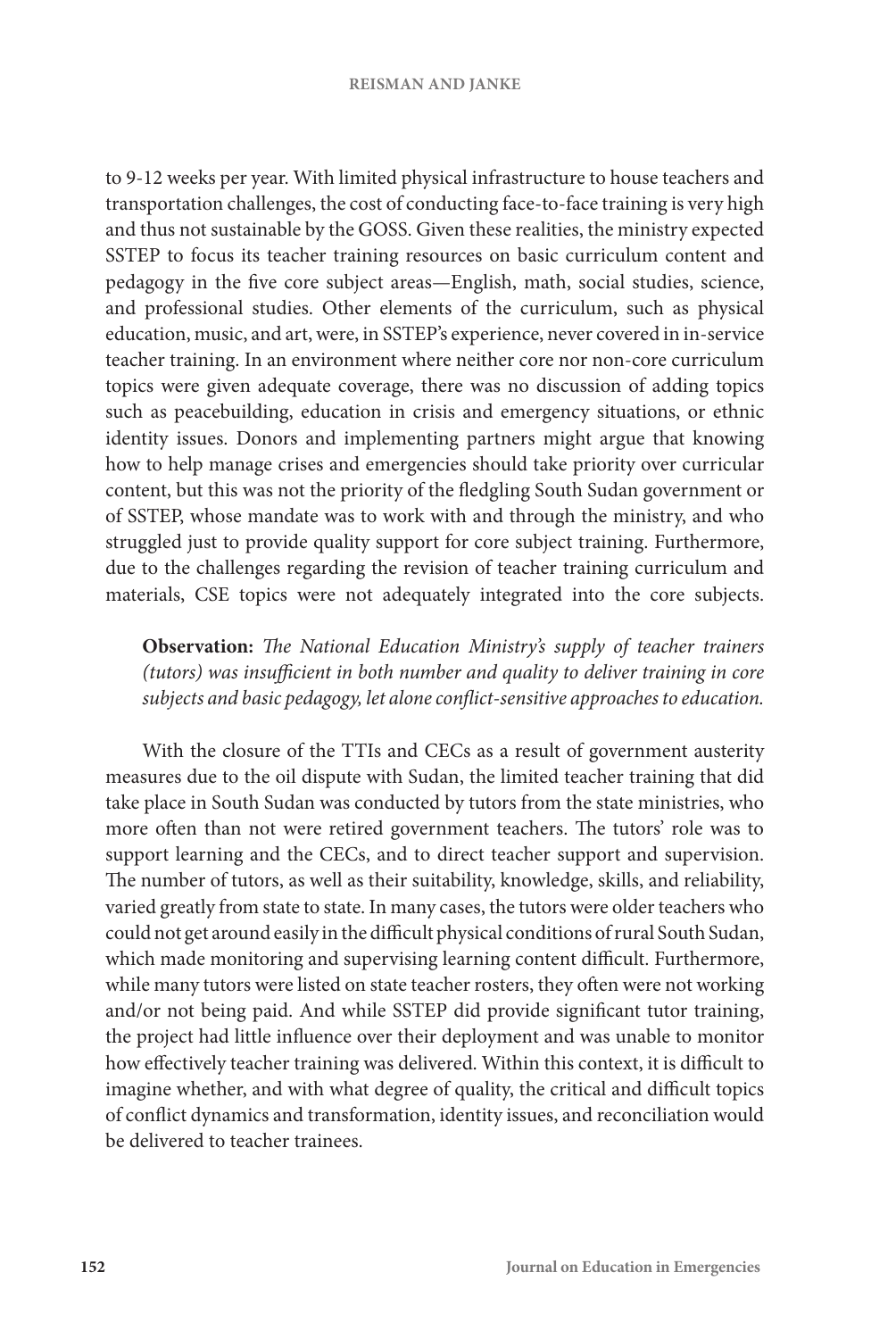**SSTEP Lesson Learned:** Given the critical importance of conflict sensitivity in teacher instruction in South Sudan, topics such as crisis management, conflict history, and peace building should have been explicitly discussed, negotiated, and included as part of the "most basic/critical" elements of SSTEP's curriculum design support to the National Education Ministry.

## **Recommendations for CSE:**

- In cases where donors and implementing partners are directly collaborating with the National Education Ministry to determine and deliver teacher training, the parties should identify and agree on a limited number of core conflict-sensitive messages and approaches to be emphasized in teacher training. They should then work with training designers and master trainers to build these concepts into training protocols, materials, and evaluations, even if the training is focused on pedagogy or subject matter—in short, CSE messages should be integrated into these topics.
- In cases where donors and implementing partners are working independently of the National Education Ministry to determine and deliver teacher training—for example, where NGOs have programs independent of the government, or in camps for refugees or internally displaced persons—identify core curricular knowledge that teachers and students must know in order to progress in formal education at each grade level, then deliver curricular content within a broader, conflictsensitive training plan that is specifically designed to be delivered in fragile and conflict-affected contexts.
- Provide all master trainers with solid training in CSE principles and teacher education approaches.
- Consider alternative delivery mechanisms to give teachers access to conflict-sensitive topics. For example, South Sudan has received thousands of radios that could be used for easy delivery of information on sensitive topics.<sup>5</sup>

<sup>5</sup> As part of the USAID-funded and EDC-implemented South Sudan Interactive Radio Instruction Program, radios were distributed and programs developed to support delivery of the primary school curriculum, as well as English-language and civic education programs for youth and adults.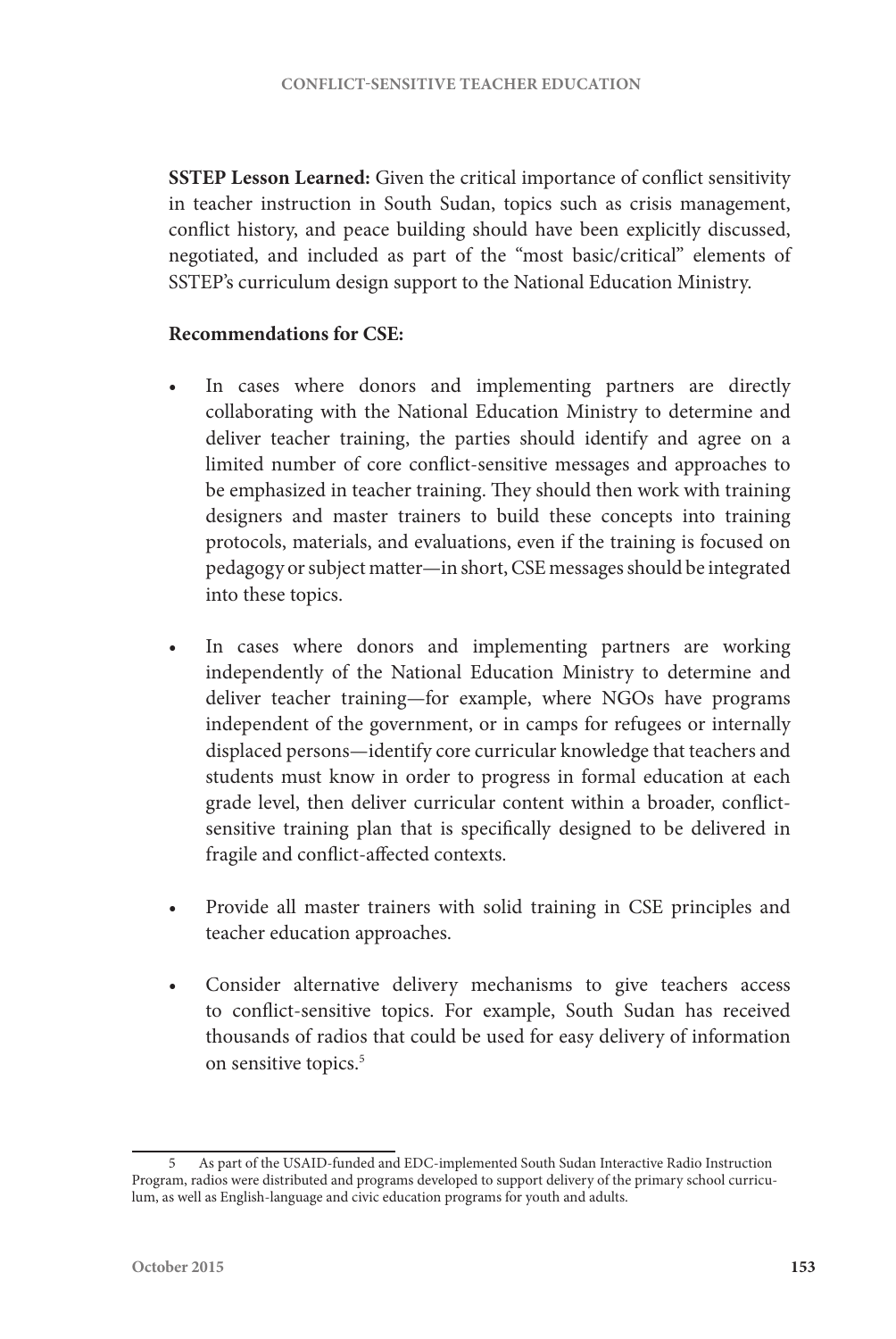## **Domain 4, Standard 1: Recruitment and Selection of Teachers**

**INEE guidance.** This minimum standard states that "a sufficient number of appropriately qualified teachers and other education personnel are recruited through a participatory and transparent process, based on selection criteria reflecting diversity and equity" (INEE 2013, 11). The CSE Guidance Note refers to job descriptions, selection guidelines, selection committees, HR and payroll systems, and deployment policies. The South Sudan Minimum Standards emphasize a 50:1 pupil-to-teacher ratio, define three tiers of teachers, advocate for the hiring of other highly qualified education personnel, and stress the need for transparent and equitable recruitment that balances ethnicity, gender, and language. They also set the goal that women represent 25 percent of the teaching staff.

**Observation:** *Teacher recruitment and selection varied by state and locality, and the processes were not transparent to external observers.*

SSTEP's experience with the recruitment and selection of teachers is that policies and practices varied greatly from one area to another, and that there was little to no transparency in the process. Moreover, there was no unified teacher registry in South Sudan. Some teachers were on the government payroll and thus fulfilled certain conditions of educational attainment, but the large majority were so-called volunteer teachers, who may have received some compensation from the community and/or local education authorities. How these volunteers were recruited, trained, supervised, supported, and monitored was both varied and difficult to ascertain.

Further complicating the scenario were widespread nepotism (often along ethnic lines) and corruption within the system. Officials at both the national and state levels were often appointed based on their past affiliation with the Sudan People's Liberation Army rather than on their qualifications or skills. This attitude trickled down to the state and *payam* (lower administrative) levels, where the reward of a salaried position was provided to loyal activists. False transcripts and education certificates were not uncommon, so potential teachers' true level of schooling and knowledge was hard to determine. This situation was further exacerbated in the north, where most teachers were trained in Arabicpattern teaching and had poor English-language skills, which made testing their knowledge difficult.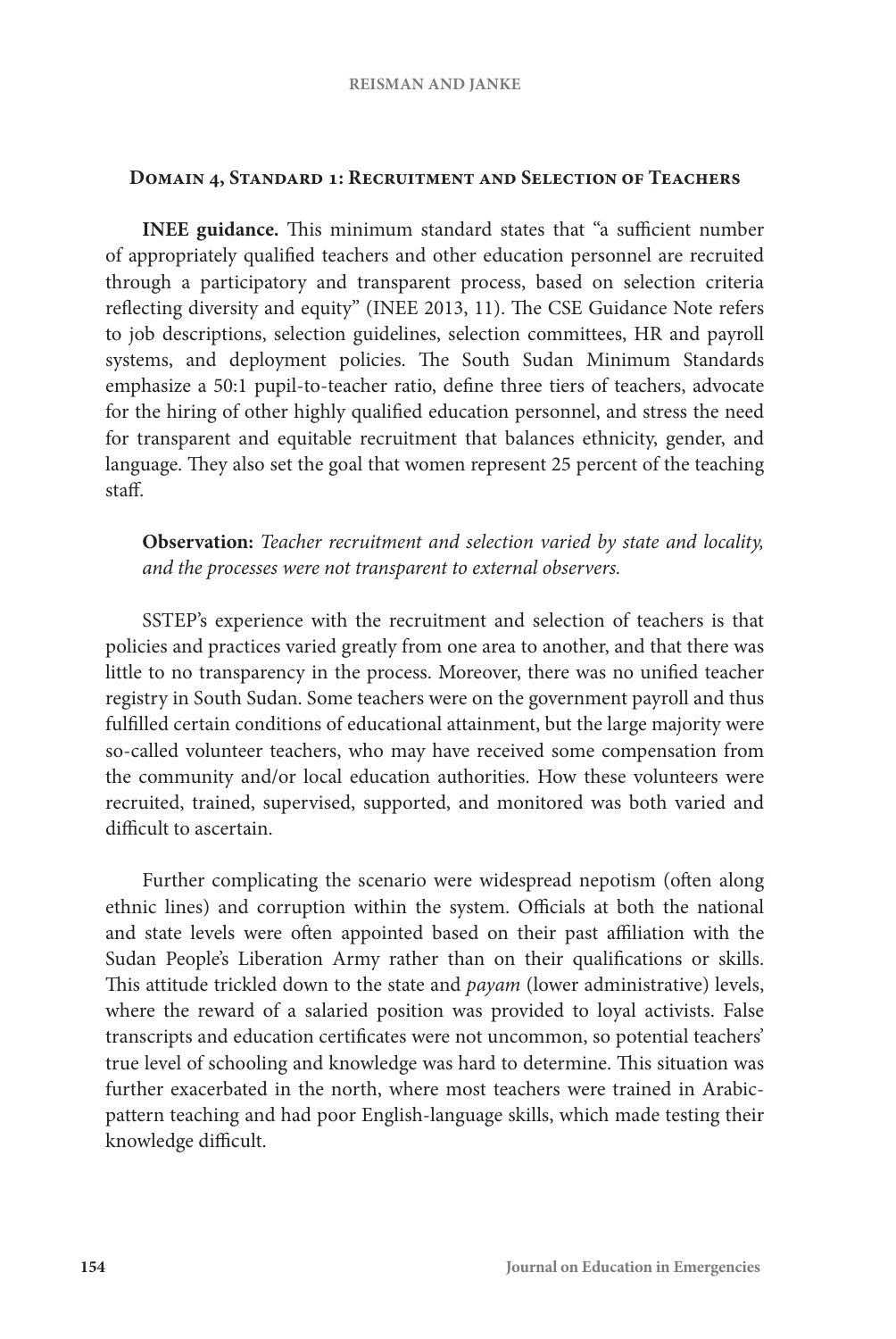SSTEP's trainee cohorts came from two sources. The initial cohort consisted of teachers who had previously been trained under the Multi-Donor Trust Fund. SSTEP therefore had no say in teacher recruitment or selection for this group. When this first cohort proved insufficient and SSTEP shifted strategies to recruit new trainees, it shared its selection criteria with the state ministries, which handled the actual recruitment and selection.

This was one of the biggest challenges SSTEP faced. Most of the teachers presented to SSTEP for training did not meet the selection criteria. Faced with the choice of rejecting them or proceeding, SSTEP chose to train all teachers who presented for training. Its rationale was that all teachers would benefit from training, and that the time and cost of beginning a new recruitment process with no guarantee of a different result would not make the process worthwhile.

The scenario was further complicated by the difficulty of administering entrance exams for the training programs, an experience that was costly in terms of mobilizing the students and difficult in terms of engaging the state ministries. For example, when SSTEP administered the entrance exam in one state, all the teachers failed. Refusing to train these teachers would have implied eliminating this state from the program. After consulting with USAID, SSTEP decided that the teachers should stay in the program.

According to SSTEP staff, suspicion of sitting for entrance exams pervades the country's culture. As a result, many teachers are frightened away because of the entrance examination; their fears may be related to their own perception of their skills and performance.

**SSTEP Lesson Learned:** Unless government mechanisms for teacher recruitment and selection include community and/or third-party observers, along with clear entrance examinations, CSE recruitment and selection standards will be difficult to enforce or monitor, and participants' backgrounds will be difficult to verify.

## **Recommendations for CSE:**

Through a CSE assessment, determine key teacher characteristics and selection approaches to ensure equity and diversity in this context. Also gauge teacher demand and likely supply in the relevant geographic areas, and for those that meet each relevant characteristic.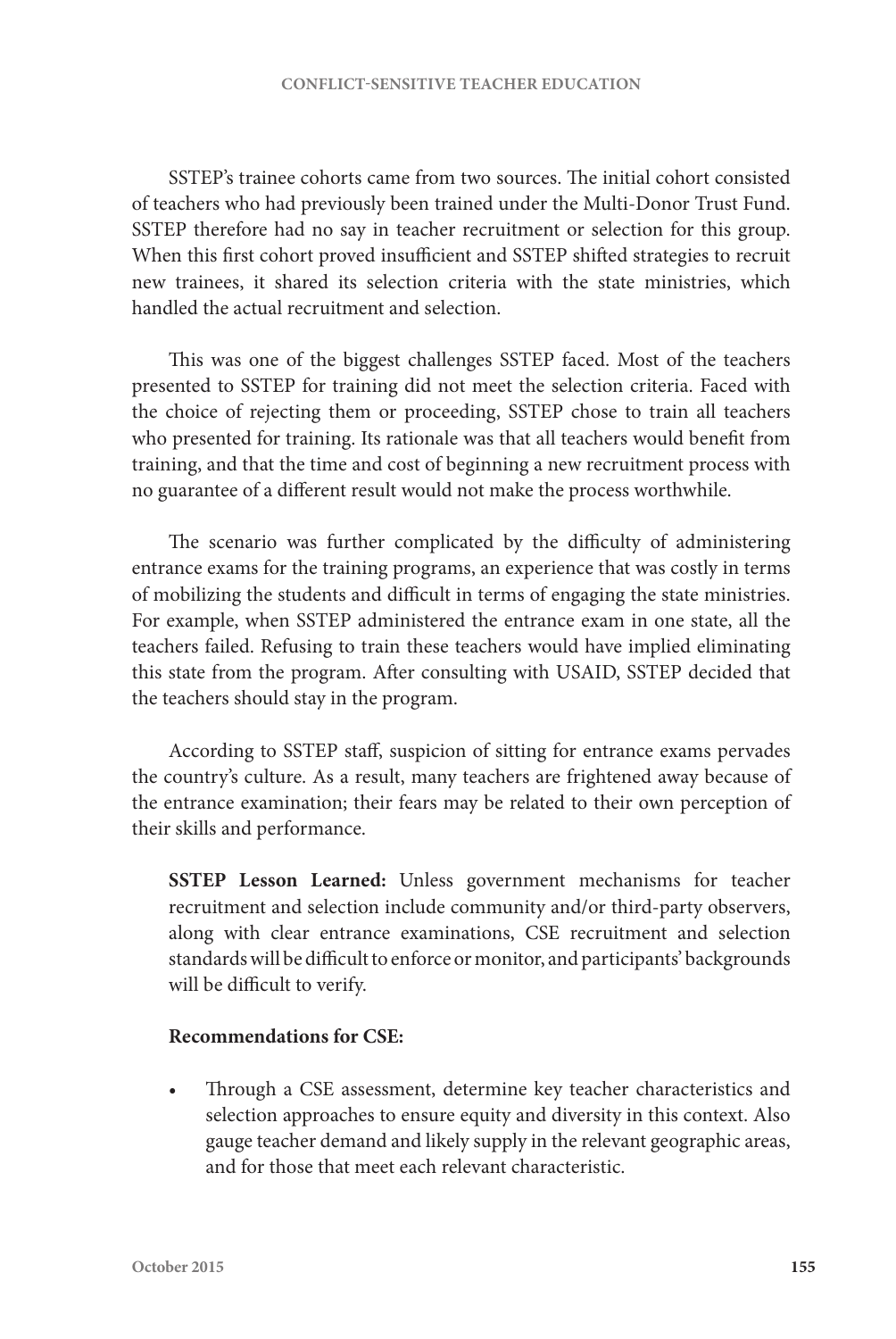In cases where government and implementing partners are directly collaborating to deliver teacher training:

- Jointly agree on a selection process and a minimum percentage of teachers to be recruited and selected in each context-relevant CSE category and geographic region (ethnicity, gender, education level, language ability, etc.).
- If necessary, agree on the number of extra slots that can be filled by any candidate, as long as they meet basic eligibility criteria.
- If possible, over-recruit and over-select in each relevant CSE category to allow for attrition and no-shows.
- Administer entrance exams to ensure that teachers meet minimum standards.
- Budget for and assign neutral selection monitors at each selection site who will work with the local selection team to ensure that criteria are adhered to and verified.
- Include appropriate incentives to reward adherence to selection criteria; for example, cohorts that meet the selection criteria will receive extra teacher supplies.

# **Domain 4, Standard 2: Conditions of Work**

**INEE guidance.** This minimum standard states that "teachers and other education personnel have clearly defined conditions of work and are appropriately compensated" (INEE 2013, 11). The South Sudan Minimum Standards note the need for a safe environment, office space, ongoing professional development, and compensation according to a standardized salary scale or agreed-on terms and conditions.

**Observation:** *South Sudan lacked selection, deployment, compensation, and management policies that would address the conditions of work, and teacher work conditions therefore varied widely across the country.*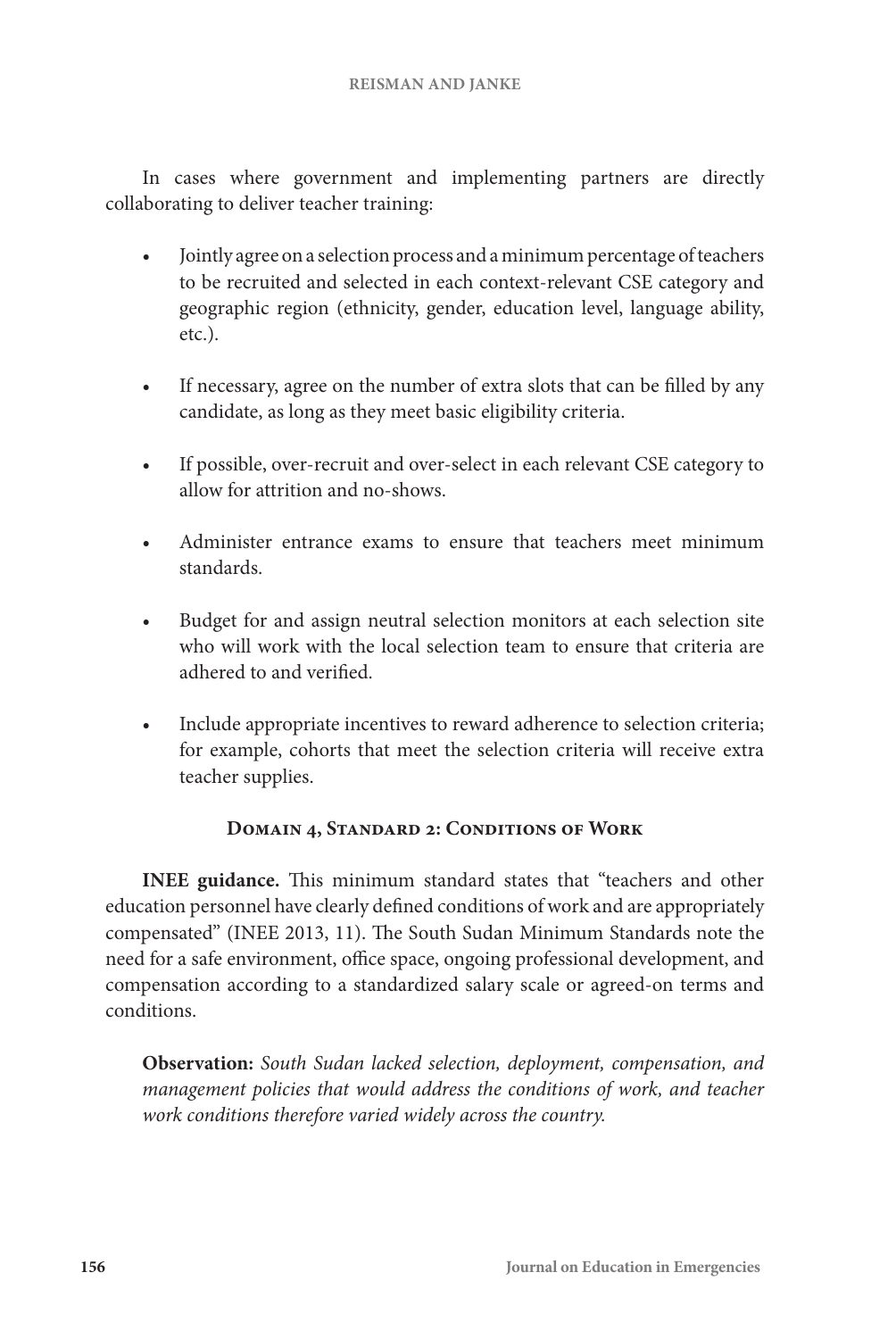SSTEP was designed to work through the existing ministry teacher support system and to build it at the same time. In fact, neither the rudiments of this system nor the ministry's human and infrastructural capacity were sufficient to build on, let alone work through. As a result, SSTEP, like the ministry, had little to no influence on the working conditions of the teachers who were trained through the project, and the degree to which these conditions were conflict sensitive was highly variable and generally low. While SSTEP did actively engage the ministry on issues of certification, differing opinions within the ministry resulted in no action being taken. Like many institutions in South Sudan, the National Education Ministry was plagued by conflict between leaders. In the case of SSTEP, the decisions made by the technical committee were often overturned by the steering committee, or vice versa. Given the difficulty of engaging directly with the ministry to make a final decision, much was left in limbo. SSTEP made tremendous efforts to build consensus among the various government stakeholders, but a culture of conflict and obstinacy prevailed, exacerbated by threats of violence and by ethnic and regional divisions and disparities. For example, conflicts often arose when some officials spoke in Arabic. With the ministry unable to come to a consensus, it was not possible to begin discussions with the other government agencies involved.

**SSTEP Lesson Learned:** If donors and implementing partners are committed to working through a government to improve teacher working conditions, they are limited to goals and strategies that acknowledge and accommodate the pace and priorities of that government.

## **Recommendation for CSE:**

In cases where donors and implementing partners are committed to work with government to improve teacher working conditions, they should build in leverage points and design contingencies to ensure that certain critical conflict-sensitive conditions are met. Possible strategies include the following:

**Systems Development Level**: List the various teacher working conditions to be addressed and include such information as:

- the existing baseline status of each condition and a description of the appropriate conflict-sensitive target status for it;
- the capacity development needed to reach the target status;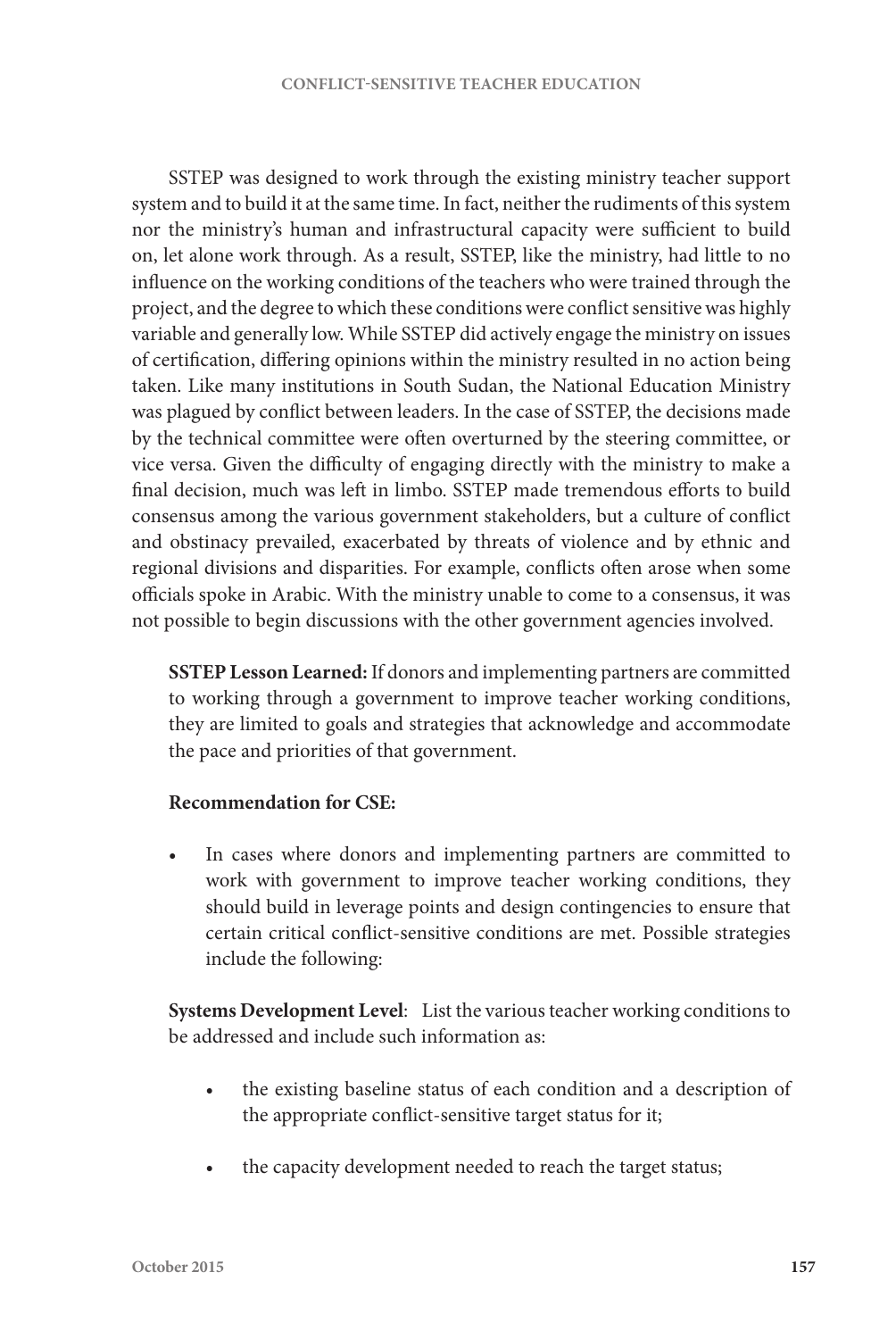- the costs of getting to the standard;
- the political challenges to overcome;
- the time required; and
- the relative importance of this component within the larger teacher support system.

Use this matrix to come to a consensus with the National Education Ministry on a short list of the most critical teacher work conditions to be addressed, then design an approach to make it happen.

# **Implementation Level:**

- Identify the roles and responsibilities of the National Education Ministry and implementing partners to ensure that minimum conditions are established for all targeted teachers, the costs and timing needed, and the indicators that will be used to demonstrate that they have been achieved.
- Build in clear carrots and sticks to encourage progress while establishing minimum standards, and follow through if progress isn't made.
- Consider working with nongovernmental partners engaged in teacher training to advocate collectively for ministry adherence and support.

# **Domain 4, Standard 3: Support and Supervision**

**INEE guidance.** This minimum standard is defined as "support and supervision mechanisms for teachers and other education personnel to function effectively" (INEE 2013, 11). The South Sudan Minimum Standards address the need for mentoring, counseling, training, formative supervision, classroom observation, and continual learning, among others.

**Observation:** *As noted, the infrastructure required for the effective support and supervision of teachers simply did not exist in many parts of South Sudan. In many states, tutors were poorly qualified or not incentivized (i.e., paid) to*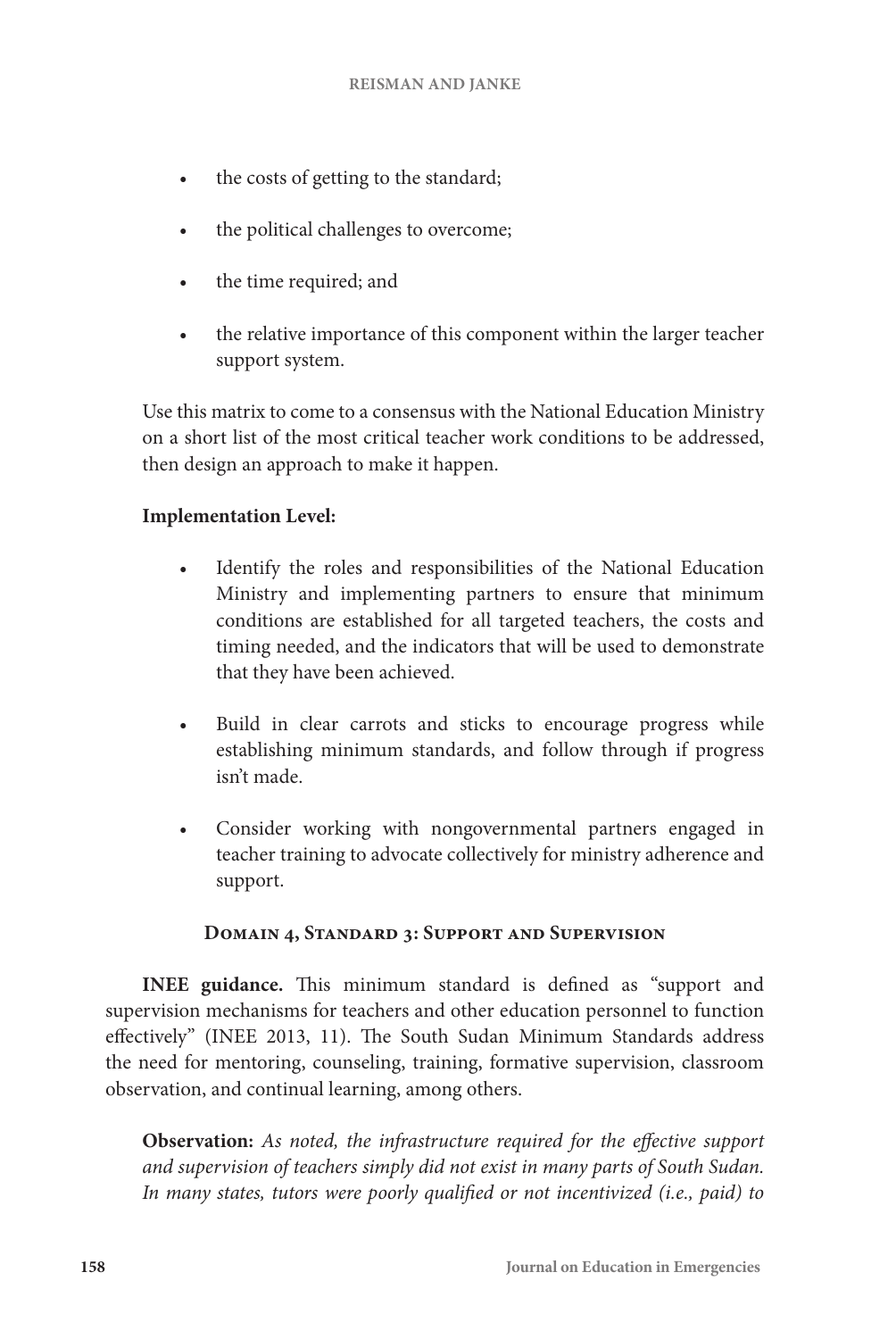*do their work. Security, transportation, and logistical challenges hampered attempts to make regular school visits to support teachers. Schools were often far apart, making even a cluster approach difficult to implement, given the distances involved and the lack of transportation.*

SSTEP was designed to build system capacity and at the same time rely on it for delivery of teacher support. Given the lack of infrastructure available at the decentralized level to support teachers and the need to hire additional staff to fill in the gaps that existed due to the lack of government structures, there was effectively no system for SSTEP to use. While there were a handful of nongovernmental teacher training institutions, the government was reluctant to allow SSTEP to provide support to nongovernmental agencies. SSTEP was therefore limited to training tutors who would conduct the face-to-face study and cluster meetings and monitor teacher assignments. As noted, the tutors were not SSTEP employees, nor did they have any reporting or other responsibilities vis-à-vis the project. In order to ensure quality, delivery of in-service training, and support for the number of teachers SSTEP was committed to train, a massive supervision network would have had to be put in place, either one parallel to the government's own semifunctional tutor structure or one built for the government. However, the resources to do so, both financial and human, simply did not exist.

**SSTEP Lesson Learned:** In conflict-affected environments, it is risky to build government infrastructure and, at the same time, rely on it to deliver critical inputs. In general, the design should have explicitly included flexible timeframes and delivery targets, based on regular "rapid assessments" of the context and the National Education Ministry's capacity.

## **Recommendation for CSE:**

If necessary in conditions of acute need for both teacher training and mobilization in response to a general need for improved systems capacity, separate programs for these two goals. Plan to provide services through nongovernmental organizations while simultaneously continuing to build government capacity. Define criteria for conditions that must be in place before service delivery can be merged back into the government system, and work with the National Education Ministry to develop approaches to make that transition.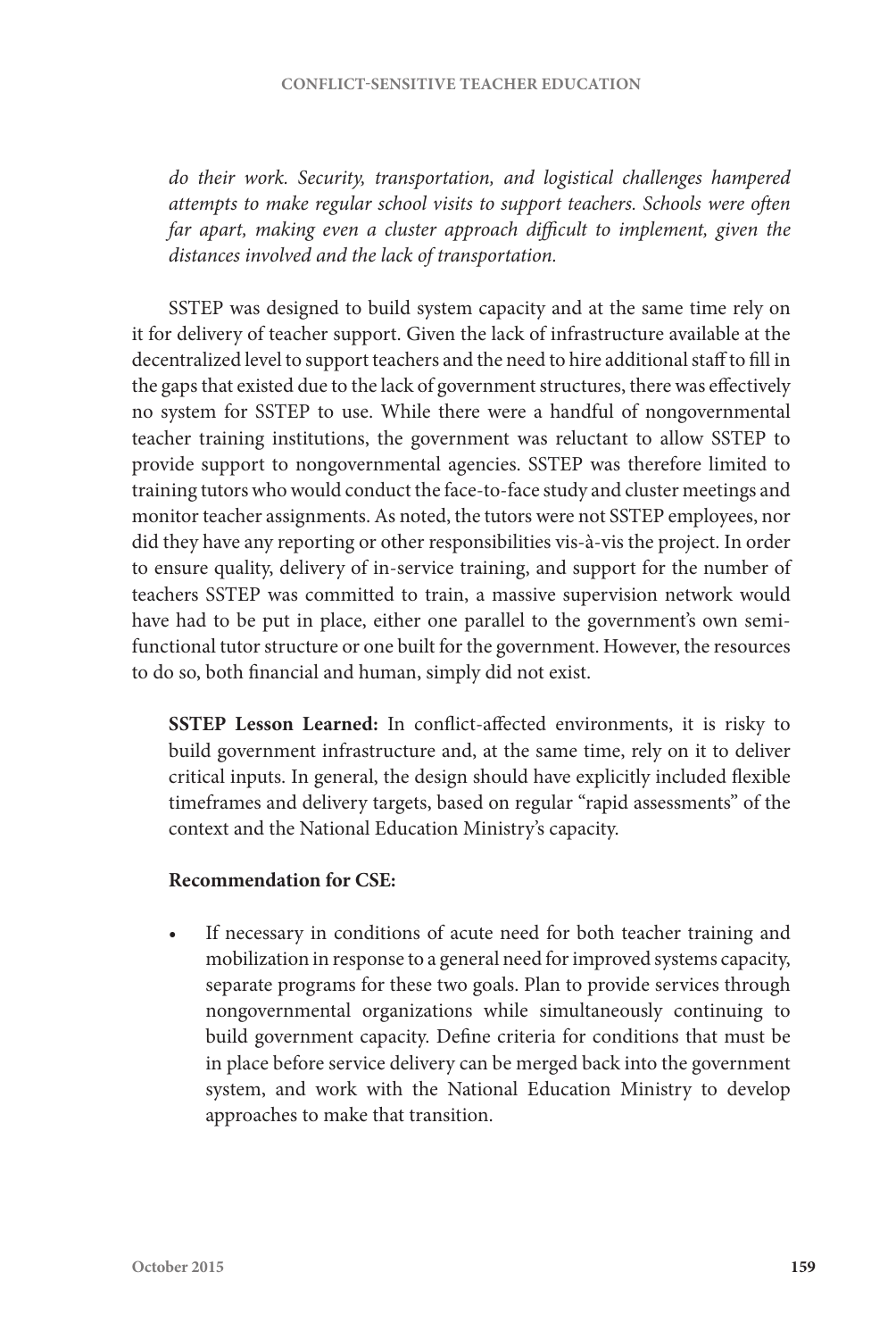- Where there is a dual objective to build systems and deliver teacher support services, design (and agree with the National Education Ministry on) contingency mechanisms that allow delivery to occur independently through nongovernmental organizations, should systems development timelines be delayed.
- Limit donor or implementing partner targets to what can be achieved under prevailing conditions.

## **Domain 5, Standard 1: Law and Policy Formulation**

**INEE guidance.** This standard states that "education authorities prioritize continuity and recovery of quality education, including free and inclusive access to schooling" (INEE 2013, 11). The South Sudan Minimum Standards detail recommendations for a wide range of education sector actors and the importance of advocacy for policy reform, along with free and inclusive schooling.

**Observation:** *During SSTEP's implementation period, the GOSS was focused more on maintaining security than on anything else. Funding for education and policy reform virtually ground to a halt.*

In a context of political turmoil, citizen insecurity, and budget austerity, education authorities did try to maintain free access to schooling. However, their ability to advocate for the "continuity and recovery of quality education" was stymied by deeply divergent views within the government regarding the core elements of quality education, not to mention a funds shortage so severe that teacher training colleges remained shuttered and many teachers were simply not paid. Furthermore, there was a dearth at all levels of qualified education officials who might have known enough about quality education to advocate for it effectively. There were no teachers unions, and functional PTA and school management committees were few and far between. So, while external agents (donors, implementing partners, NGOs) were perhaps the loudest voices advocating for quality education, there was a limited technical structure or powerful domestic political base that could push this agenda, given the existing security and budget distractions. In all fairness, SSTEP did manage to support the development of several key policies and policy notes. However, even if the National Education Ministry had succeeded in producing more policies, it is unlikely, given the larger governmental crises at play during SSTEP's period of implementation, that a National Education Ministry proposal requiring added funding would have been accepted by the other structures of government.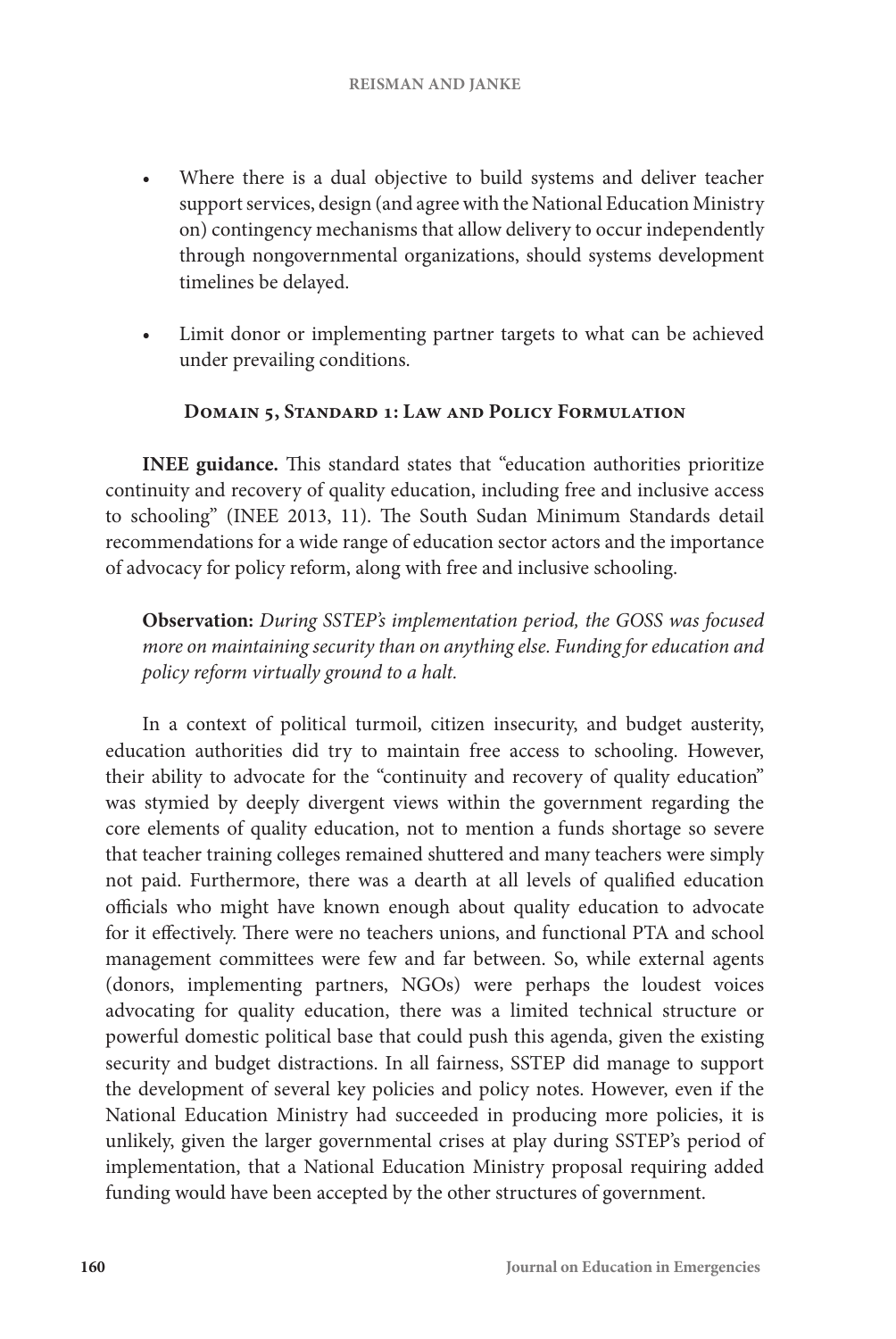**SSTEP Lesson Learned:** Advocacy for and action on education policy reform is easily stymied by security considerations, budget austerity, political infighting at the National Education Ministry, and lack of education advocates at all levels.

**Recommendation for CSE:** In cases where donors and implementing partners are committed to work with government to develop education policies, consider the following:

- When designing a project and writing a proposal to implement it, analyze in as much detail as possible the human, financial, and institutional resources available to reach anticipated project goals, and adjust those goals to be in line with the government resources available.
- Create a priority matrix like the one described under Domain 4, Standard 2, above, then work with the National Education Ministry to determine a realistic set of priority policies.
- In cases of acute need for service delivery in the absence of finalized policies, negotiate with the government to allow nongovernmental organizations to deliver services, based on minimum CSE criteria for quality education.

# **CONCLUSIONS AND RECOMMENDATIONS**

Viewing SSTEP through the CSE guidance lens, three major conclusions and recommendations emerge.

First, the CSE Guidance Note's strategies for teacher education and support were both too general and too optimistic about the government's capacity and will to implement CSE, and thus could not have provided the detailed and contextappropriate guidance SSTEP needed to function well in South Sudan's conflictaffected environment. The guidance strategies were too broad and too aspirational to significantly help SSTEP prioritize and negotiate with USAID and the National Education Ministry for a teacher education and support approach that was sensitive to real and ultimately destructive conflict dynamics.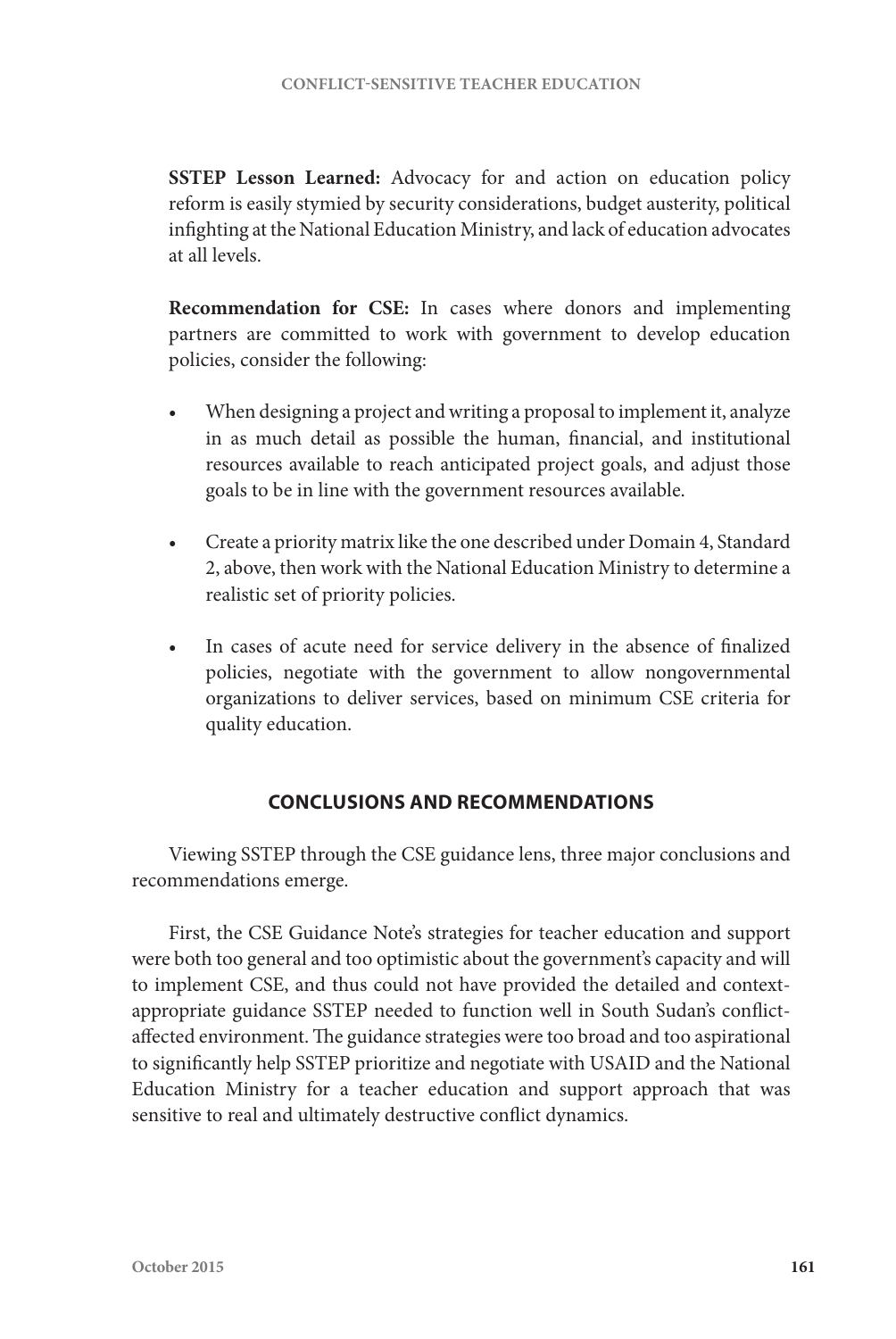#### **REISMAN AND JANKE**

To be useful in the area of teacher education and support, the CSE guidelines should be complemented with more operationalized tools that suggest specific pathways, timeframes, milestones, or steps for helping education ministries affected by conflict develop a conflict-sensitive teacher education system. For example, such guidelines could specifically recommend that a workshop be held with curriculum design teams to discuss integrating conflict issues into curriculum development. The guidelines could also offer practical suggestions for ministries or implementing partners to improve the conflict sensitivity of teacher recruitment practices.

Second, SSTEP's initial design did not adequately reflect or respond to South Sudan's conflict dynamics, nor did it take into account the principles of conflict-sensitive education. As noted previously, the SSTEP design, and most of its implementation, predates the publication of the CSE Guidance Note. Had this approach been integrated into the design, a different program might have emerged. The design also misjudged the existing capacity and/or will within the National Education Ministry and the GOSS as a whole. SSTEP's scope and many deliverables were not appropriate for South Sudan's conflict context. Its inflexible design made it impossible to meet key deliverables because it made the accomplishment of tutor and teacher training (a critical output) dependent on a delivery system that was largely nonfunctional. This design also made it difficult to adopt a number of important conflict-sensitive teacher education strategies retroactively.

Using conflict-sensitive approaches even before a program is designed would allow designers to do the following:

- Identify the tension between immediate teacher training and broader systems development goals, and either choose one or design a way to address both that takes the conflict setting into account.
- **Closely analyze** the government's capacity to provide education services and design a project that recognizes those assets and constraints.
- **Clearly define** the ethnic and/or other underlying conflicts that can lead to (or have already resulted in) violence, determine the relative priority or mix of conflict-related versus academic content, and identify ways to redefine the purpose of schools in these contexts: namely, to help prevent, reduce, and mitigate violent conflict.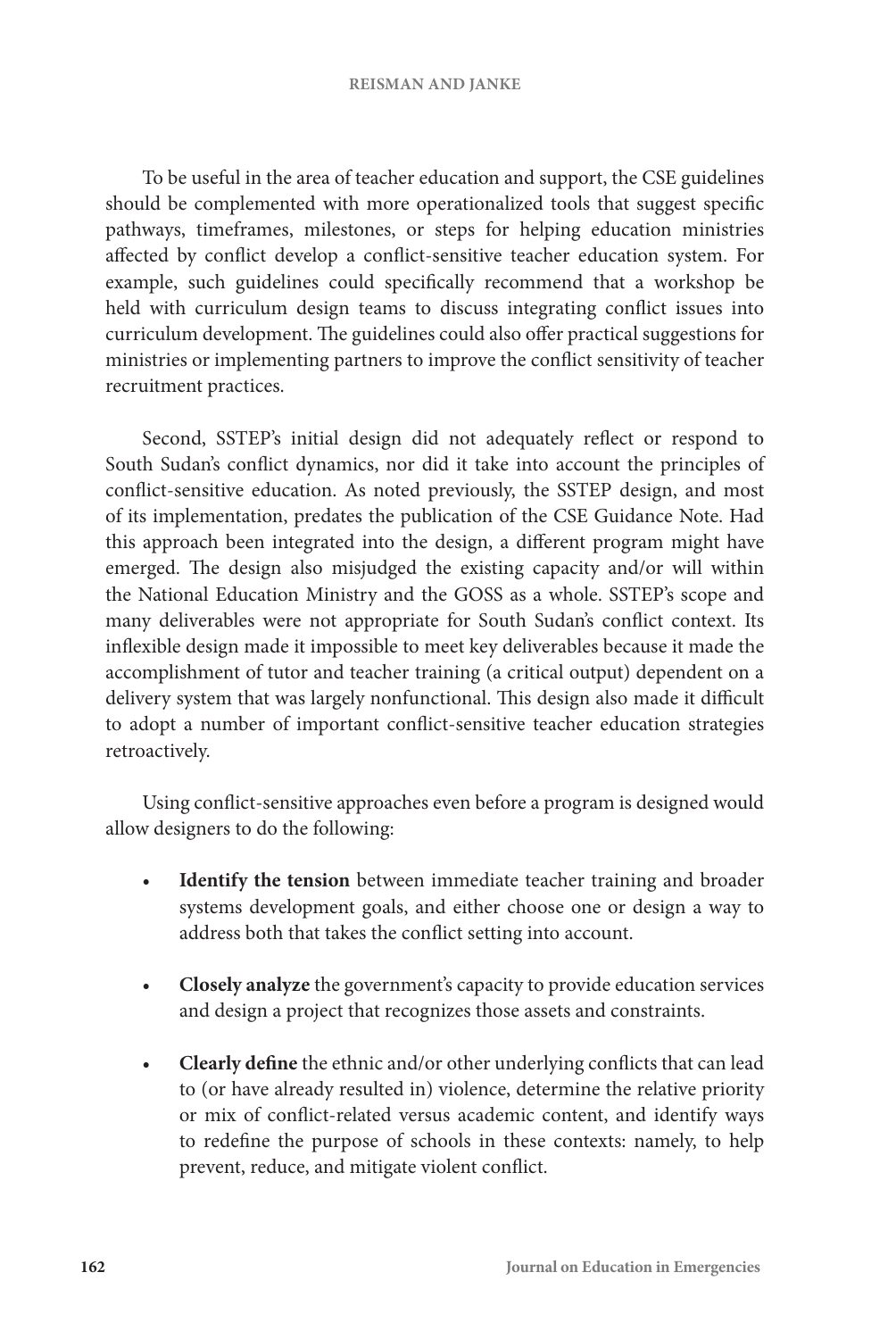• **Work with government** to determine the critical policy or systems design priorities related to teacher education and support.

Even such guidance, however, would not have enabled SSTEP planners to foresee all future challenges. For this reason, CSE guidance should also include more specific strategies for undertaking a risk analysis, rolling assessments, and contingency planning, not only for the teacher education and support domain but for all CSE domains.

Third, the National Education Ministry and the GOSS itself had neither the capacity nor, perhaps, the will to adequately address CSE planning and implementation. Given South Sudan's capacity challenges and recent history, it is not surprising that some within government either didn't see, or didn't want to act on, many conflict-related challenges to teacher education, particularly if articulating and/or addressing them would jeopardize their own self-interests or upset the precarious ethnic and power setup that existed post-CPA.

Applying the INEE CSE guidance for Domain 1, Conflict-Sensitive Analysis, Participation, and Coordination, could have helped USAID and the National Education Ministry identify and apply the following while designing SSTEP: (1) the ethnic tensions that existed from the school community to the national level and ultimately erupted into massive violent conflict; (2) the government preoccupation with security, which reduced the likelihood of a broad government commitment to and allocation of resources for education; and (3) the ministry's inability to provide the physical and human resources necessary to achieve SSTEP's initial objectives. Completing such an assessment before the initiation of SSTEP might have allowed for a more frank and balanced dialogue between USAID and the National Education Ministry, and have resulted in a more realistic agenda for both ministry capacity-building and the delivery of teacher training.

In addition to the SSTEP-related observations above, EDC offers the following more general take-aways:

The CSE guidance should be better understood and adopted by all **development partners, specifically by the education ministries, and particularly at the planning stage.** In fact, the current INEE CSE resource pack is probably best used to provide introductory or foundational information to build awareness and promote broad acceptance throughout the education sector. Used this way, the pack's generally broad and aspirational guidance can provide a model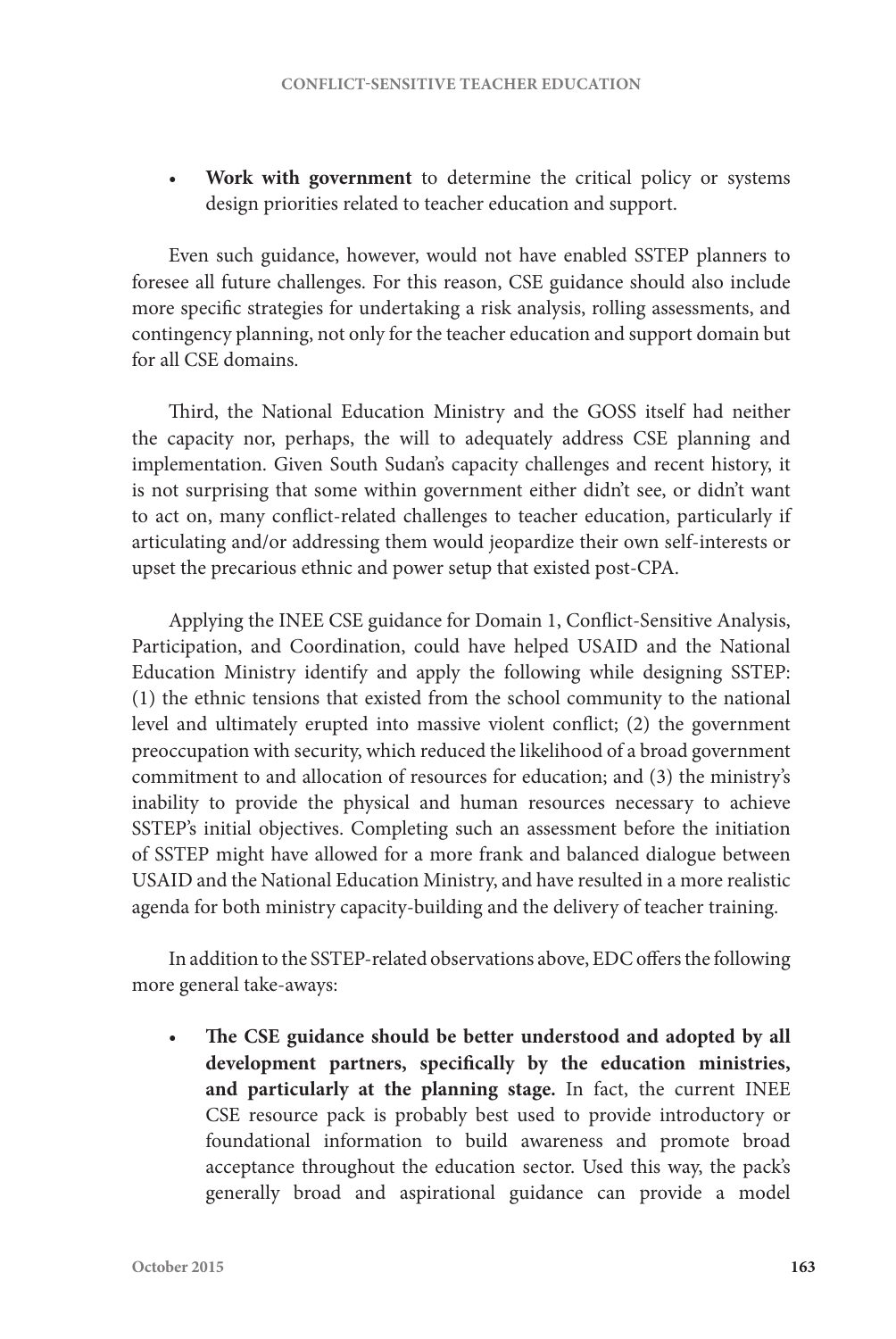for what CSE can and should be. INEE can advocate with donors and implementing partners that the use of CSE tools and concepts (whether presented through this package or others) be explicitly included in education program planning in conflict-affected or fragile environments. Alternatively, the CSE Guidance Note could be revised and expanded along the lines of another INEE publication, the Resource Pack on Teaching and Learning. In addition, future iterations of the CSE Guidance Note should include an orientation for those facilitating the conflict-sensitive education planning process. It should include an explanation of how the issues around conflict and education can be promoted, prioritized, and understood more effectively by government and nongovernmental counterparts in developing countries.

- **Current CSE guidance (as well as country-level adaptations of the minimum standards) should be complemented by future materials that provide more specific planning and prioritization tools, steps to operationalize guidelines, interim CSE guidance milestones that are adapted to country situations, and more specific risk analysis and contingency planning guidance.** These tools should be designed with the particular audience (planners, implementers, education ministry representatives, researchers) in mind, and could be included as part of a CSE resource pack to accompany the CSE Guidance Note.
- **Development partners (donors, implementing partners, governments, NGOs, etc.) in conflict-affected areas should establish a small set of priority goals or desired outcomes to be achieved, but they should make room for a variety of ways to achieve them.** They should build a maximum degree of flexibility into programs in terms of delivery strategies, implementation partners, roll-out, performance targets, funding, etc., which will allow alternative means of achieving the same goal or outcome when conditions change (as they most certainly will) over the life of the program.<sup>6</sup>
- **In a transition from humanitarian to development support, development partners and host-country governments should openly discuss and plan for the right balance between foundational development (in the case of SSTEP, policies and curricula) and**

The authors understand that the INEE Guidance Note and Resource Pack on Teaching and Learning includes sample tools, teaching materials, and case studies, which can be useful resources to help adapt the Guidance Note to country-specific contexts.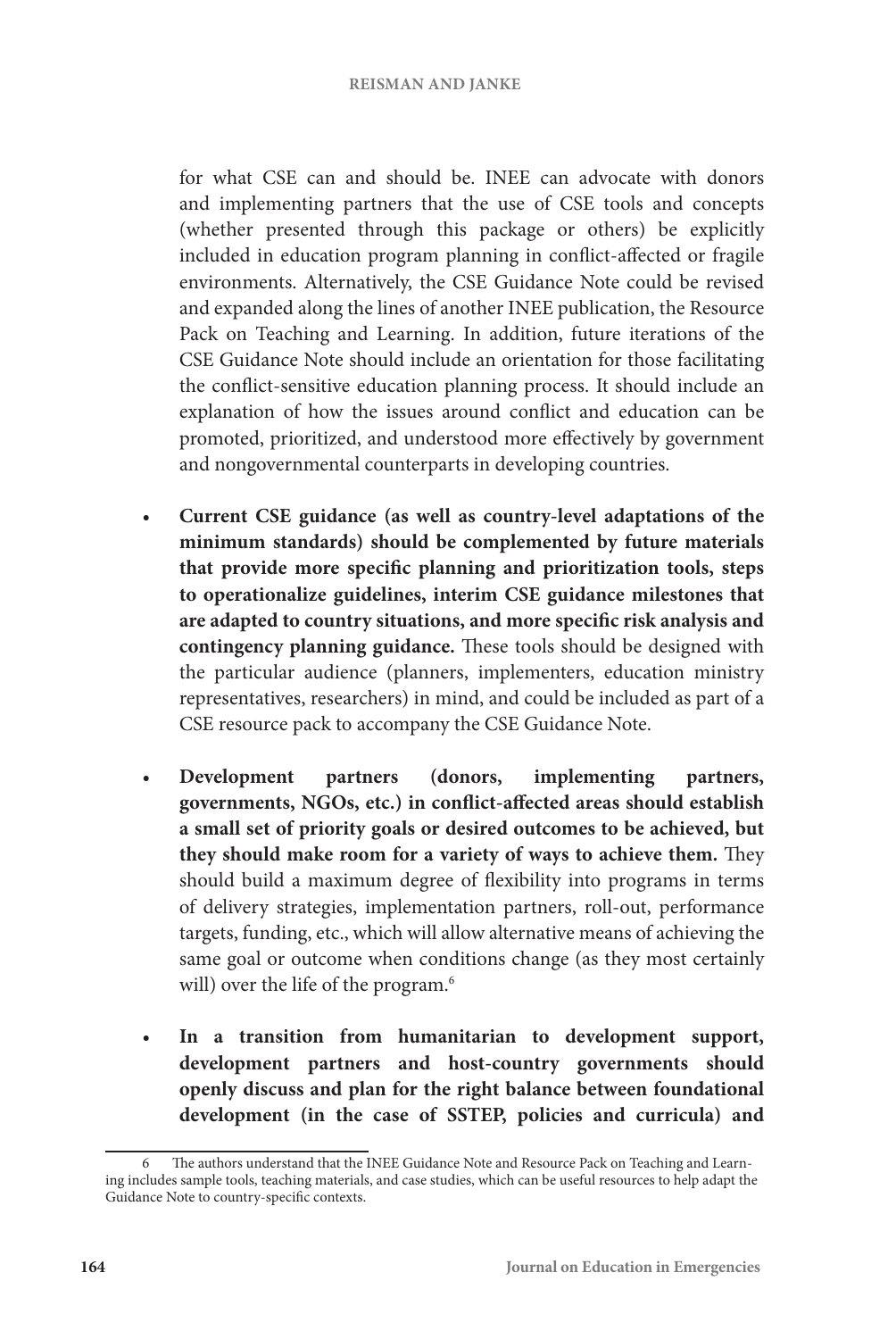**immediate needs (in the case of SSTEP, training thousands of teachers), as well as a commitment to longer term funding mechanisms and maximum flexibility to respond to changing conditions.** Without ensuring the timing and phasing of support, outcomes can be risky.

The current conflict in South Sudan is evidence of fundamental and historical tensions that, if not addressed adequately, will continue to erupt in the future. Understanding the roots and manifestations of the conflict and addressing historical grievances will be key to the future development of South Sudan. While these dynamics (and their redress) are deeper and broader than the education sector, teachers, as a primary influence on young people outside the home, must understand how to address them in their classrooms and communities. For this to happen, South Sudan's fragile education system, in particular its support for teachers, must continue to develop. Conflict prevention and mitigation should be among the sector's core mandates. While active crisis makes on-location systems development work challenging, progress always can be made. One key element is a continuing dialogue about and awareness of the importance of CSE at all stages and all levels of education programming.

### **REFERENCES**

- CARE Southern Sudan. 2003. "Baseline Survey Report–Sudan Basic Education Program (SBEP)." Juba: CARE South Sudan.
- Department for International Development (DfID). 2012a. "Business Case for the Girls Education South Sudan (GESS) Programme." Thom Ping, South Sudan: DFID South Sudan. iati.dfid.gov.uk/iati\_documents/3785384.docx.
- DfID. 2012b. "Report on South Sudan: Prospects for Peace and Development." London: International Development Committee. http://www.parliament. uk/business/committees/committees-a-z/commons-select/internationaldevelopment-committee/news/international-development-committee/.
- DfID. 2013. "Summary of DfID's work in South Sudan 2011-2015." Thom Ping, South Sudan: DFID South Sudan. https://www.gov.uk/government/uploads/ system/uploads/attachment\_data/file/208888/South-Sudan-summary.pdf.
- Education Development Center. 2011. "SSTEP Performance Monitoring Plan" developed for USAID. Waltham, MA: Education Development Center.
- Charlie Goldsmith Associates. 2011. "South Sudan Teacher Supply and Demand Analysis 2011–2016," PowerPoint presentation. Juba, South Sudan.